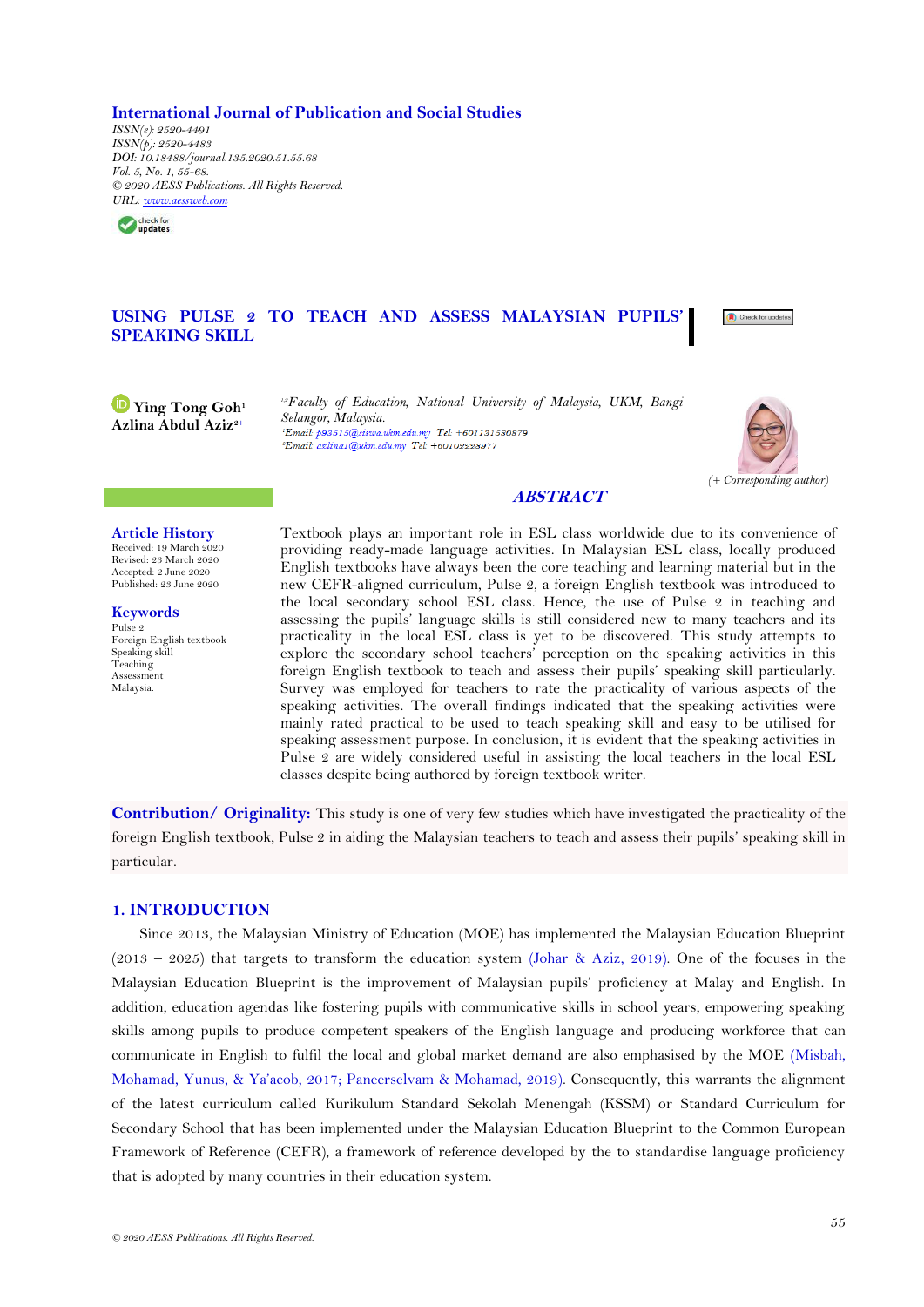To make sure the attainment of excellent communicative skills by the pupils, the MOE has also produced the English Language Education Roadmap, a document that outlines the reform of the Malaysian English education under the Malaysian Education Blueprint. With the implementation of the Roadmap, the English education in Malaysia is reformed through three phases, with Phase 1, 2 and 3 that entail selection of textbooks, training teachers to use the textbooks and reviewing the use of the textbooks respectively. With the successful completion of Phase 1 of the Roadmap, it means that textbook selection has been done by the Textbook Division in the MOE. Proceeding to Phase 2, a foreign CEFR-aligned English textbook named Pulse 2 is selected as the teaching and learning material in the local secondary school Form 1 and 2 (the first and second grades of Malaysian secondary school) ESL classes starting 2018, replacing the locally produced textbook. Ultimately, the MOE expects a textbook of international standard that include tasks containing the grammatical knowledge, social context, and practical use of the language mainly can provide teachers with more assistance in improving the pupils" communicative language competence [\(Eddie & Aziz, 2020\)](#page-9-3). Another expectation is that Pulse 2 can provide teachers with materials that expose pupils to the authentic English used in several native speaking countries [\(Foley, 2019\)](#page-9-4). The justification is that Pulse 2 activities are mostly set in foreign context, with the United Kingdom context as the major context available since it is authored by a British writer, Michelle Crawford [\(Johar & Aziz, 2019\)](#page-9-0).

For the time being, there are studies that where local teachers are asked to evaluate the local non-CEFR aligned English textbooks generally, which is conducted by [Mukundan and Kalajahi \(2013\)](#page-9-5) and [Khoo and Knight](#page-9-6)  [\(2015\)](#page-9-6). There is also a study where local teachers' general perception on Pulse 2 is carried out by Johar and Aziz [\(2019\)](#page-9-0). However, a study that details the practicality of using the speaking activities in Pulse 2 to teach and assess the pupils is absent, given that much emphasis is placed by the MOE on improving the pupils" English speaking skill. Hence, the new curriculum that highlights the development of the pupils" speaking skill becomes a platform for a study that specifies evaluation on the practicality of using the speaking activities of Pulse 2 for teaching and assessment purpose from the teachers' perception.

### **2. REVIEW OF LITERATURE**

### *2.1. Speaking Skill in ESL*

To understand how much impact teaching materials can have on ESL teaching, we must first understand the ESL teaching methods that are advocated in the past studies. [Bygate \(1987\)](#page-9-7) proposes two essential components for speaking which are language knowledge and language skills; language knowledge empowers people to talk while language skills refer to knowledge that that is dynamically applied in interaction and something that people can copy and practise. He also supplemented his proposition that language knowledge is fundamentally a set of grammar and pronunciation rules, vocabulary and knowledge about the way they are usually applied; and skills are considered to be the ability to use this knowledge [\(Bygate, 1987\)](#page-9-7). This means that a good command of English grammar, vocabulary and syntax does not certainly indicate good mastery of English as understanding the set of social conventions governing language form and behaviour within a communicative group is equally important [\(Jin,](#page-9-8)  [2008\)](#page-9-8).

#### *2.2. Teaching Speaking Skill*

Besides the mastery of the essential components of speaking, there are also other elements that constitute a good speaking skill. One of the focuses of teaching speaking skill is to prepare pupils with the ability to use the language comprehensively so that they can communicate well in all kinds of situations [\(Gudu, 2015\)](#page-9-9). One of the effective ways to implement this is to expose the pupils to authentic and real-world settings for English speaking and induce active learner participation in the lesson as according to [Talley and Hui-Ling \(2014\)](#page-9-10).

In order to help pupils to develop speaking skill properly, [Mazouzi \(2013\)](#page-9-11) proposes the teaching of fluency and accuracy as the core of the language activity design as they are important elements of communicative approach and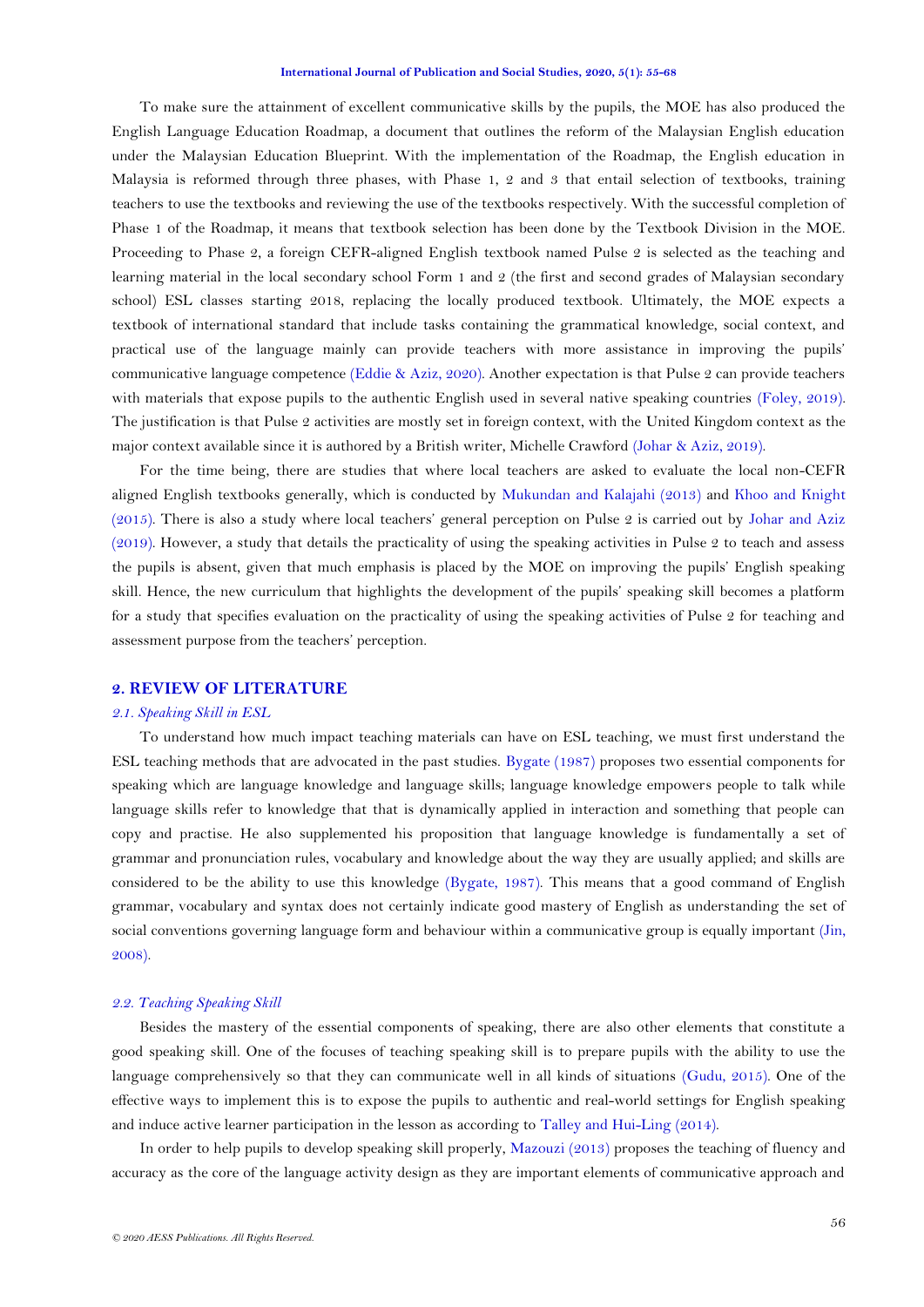they benefit pupils with the knowledge of how the language system functions correctly. Firstly, fluency is regarded as the foremost objective of teachers in teaching speaking skill. This allows pupils to speak coherently and in an understandable way in order to sustain the communication as according to [Hughes \(2002\)](#page-9-12). To be specific, [Hedge](#page-9-13)  [\(2000\)](#page-9-13) elaborates that a speaker is considered fluent when they are able to connect words and phrases to speak coherently, articulating words clearly and applying stress and intonation.

Aside from fluency, accuracy is what teachers should emphasise in their teaching. Teachers should direct learners to achieve exactness and completeness of the spoken language by concentrating on grammatical structures, vocabulary and pronunciation [\(Mazouzi, 2013\)](#page-9-11). In fact, learners who possess certain length and complexity of utterances and well-structured clauses can achieve appropriate use of grammatical structures besides being able to apply them in the right context as according to [Thornbury \(2005\)](#page-9-14).

#### *2.3. Assessing Speaking Skill*

The importance of language skill assessment is highlighted by the CEFR as it is how pupils" proficiency can be benchmarked against the international standard. Among the huge possible categories that can be used for speaking assessment, 12 qualitative categories that are most relevant to speaking assessments have been given emphasis by the CEFR; and illustrative scales that contain description of the level of proficiency have been developed along with these categories. These include turn-taking strategies, co-operating strategies, asking for clarification, fluency, flexibility, coherence, thematic development, precision, sociolinguistic competence, general range, vocabulary range, grammatical accuracy, vocabulary control and phonological control. Nevertheless, teachers need to evaluate each assessment situations first and decide the most appropriate criteria for respective assessment, with only 4 to 5 assessment criteria recommended for each assessment situation. The reason is that it is unmanageable to employ all assessment categories simultaneously to assess the learners" speaking skill and it is not recommended.

### *2.4. Textbook in Teaching Language Skill*

A foreign textbook is often expected to provide the benefits that have been mentioned above in any local English Language Teaching but the practicality is always a question in reality [\(Khoo & Knight, 2015\)](#page-9-6). Despite the mentioned advantages that textbooks offer in ELT worldwide and their apparent superiority over materials produced by teachers, there are disadvantages that come with the usage of textbooks. One of the most constant disadvantages detected is the failure of textbooks to cater for the individual needs of all their users [\(Tomlinson,](#page-9-15)  [2001;](#page-9-15) [Tomlinson., 2012\)](#page-9-16). This failure is often attributed to the increasing need for textbooks that can fit specific requirements in specific circumstances [\(Maley, 1998;](#page-9-17) [Richards, 1998\)](#page-9-18). This is especially true to some global textbooks that are frequently perceived as irrelevant, culturally unfitting, incompatible with the newest teaching methodology, of mixed levels and incapable of meeting the wide range of needs of their users when it comes to language skill teaching [\(Khoo & Knight, 2015\)](#page-9-6).

Overall, it is found that in order for a foreign textbook be fully utilised by teachers in the teaching and assessment of local English classes, the textbook activities should be adaptable by the teachers into the local context.

### **3. METHODOLOGY**

### *3.1. Research Design*

This study employed quantitative research design using survey method. The speaking activities of Pulse 2 were evaluated through a survey on how practical they are in supporting the teaching and assessment of the speaking skill of Form 1 and 2 (the first and second grades of Malaysian secondary school) students. This method was aimed to gather wider and general teachers" perception on the practicality of the speaking activities in Pulse 2 in teaching and assessing their pupils" speaking skill.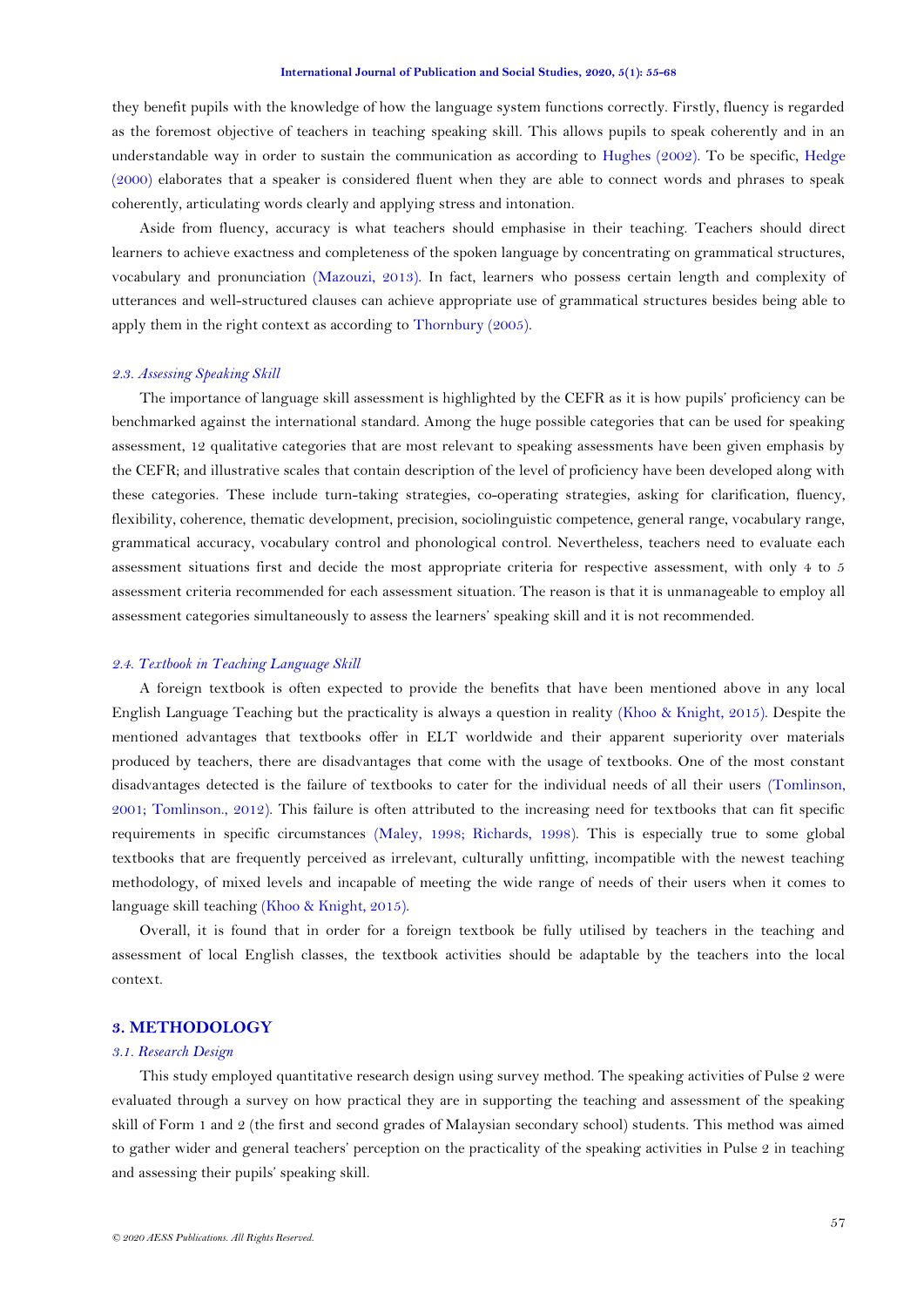#### *3.2. Respondents*

Purposive sampling method was employed in this research so that the responses from the respondents are highly valid. [Etikan, Musa, and Alkassim \(2016\)](#page-9-19) define purposive sampling as selecting respondents based on the qualities that they have, which correspond to the research requirement. Under the respondents" willingness, they are asked to provide information by virtue of knowledge or experience [\(Etikan et al., 2016\)](#page-9-19). The target respondents for this research were secondary school teachers from all over Malaysia because they are the main end-users of Pulse 2, a quality that renders their evaluation and perception with high validity. The respondents for the survey of this research consisted of at least 30 Malaysian secondary school teachers who had been using Pulse 2 for at least one year since 2018. This is also to make sure that the teachers" evaluation and perception are valid due to having a significant amount of experience in teaching the speaking activities, as well as having the experience in conducting the School Based Assessment or Pentaksiran Bilik Darjah (PBD): a formative assessment that is carried out three times a year at least to assess the pupils' language skills.

### *3.3. Research Instrument – Questionnaire*

The questionnaire consists of two parts, which are the demographic information of the respondents and the evaluation items (See Appendix). For the first part, the respondents need to fill in in the demographic information section that serves to obtain the respondents" professional and teaching qualifications. The second part of the questionnaire consists of a total of 69 evaluation items that are divided into 4 categories. 4 point Likert scales are used for rating: (1) Strongly Disagree, (2) Disagree, (3) Agree and (4) Strongly Agree. The first category contains evaluation items on the general attributes of the textbook. All the items in this part are adapted from the evaluation checklist developed by [Mukundan and Nimehchisalem \(2011\)](#page-9-20) in the study *Developing an English Language Textbook Evaluation Checklist: A Focus Group Study*.

The second category consists of two components with items that evaluate the teaching and learning content of the textbook (See Appendix). Meanwhile, the third category is about the assessment activities found in the textbook. And, the last category of the questionnaire is made up of 7 evaluation items that serve to obtain the teachers" overall perception on the speaking activities of the textbook. The evaluation items in these categories were adapted from the study on textbook evaluation checklist, which are [Mukundan and Nimehchisalem \(2011\)](#page-9-20) study, [Litz \(2005\)](#page-9-21) study and [Wong \(2011\)](#page-9-22) study.

The validity of [Mukundan and Nimehchisalem \(2011\)](#page-9-20) The English language Teaching Textbook Evaluation Checklist (ELT-TEC) has been tested by a group of 82 evaluators. In the study, the evaluators used the checklist to assess a textbook and a high to very high levels of satisfaction (72% to 95%) with the ELT-TEC was yielded. Moreover, the reliability of the checklist has also been tried and the inter-rater reliability have indicated a sound reliability with coefficients (r=.962) [\(Mukundan & Nimehchisalem, 2011\)](#page-9-20). Meanwhile, [Wong \(2011\)](#page-9-22) administered the test his self-constructed checklist to two teachers who have six years of teaching the English language subject respectively at local secondary schools since the implementation of the New Secondary School (NSS) curriculum in Hong Kong. After the two teachers have completed their evaluation on the English textbook used in the NSS curriculum, they were then interviewed for their perceptions on how the checklist can be improved.

### *3.4. Data Analysis*

As soon as the questionnaire forms have started to be collected, all the forms were screened first in order to filter out forms that have not been completely filled in. This process started as soon as about 30 forms were collected but the forms were continued to be collected when the completed forms did not exceed 30 after screening. Then, all the forms were coded from R01 to R30 in order to ensure anonymity. After that, the data was keyed into Statistical Package for the Social Science (SPSS) in order to obtain the descriptive statistics such as the average frequency and percentage for each part and category of the questionnaire. These data were then being referred to in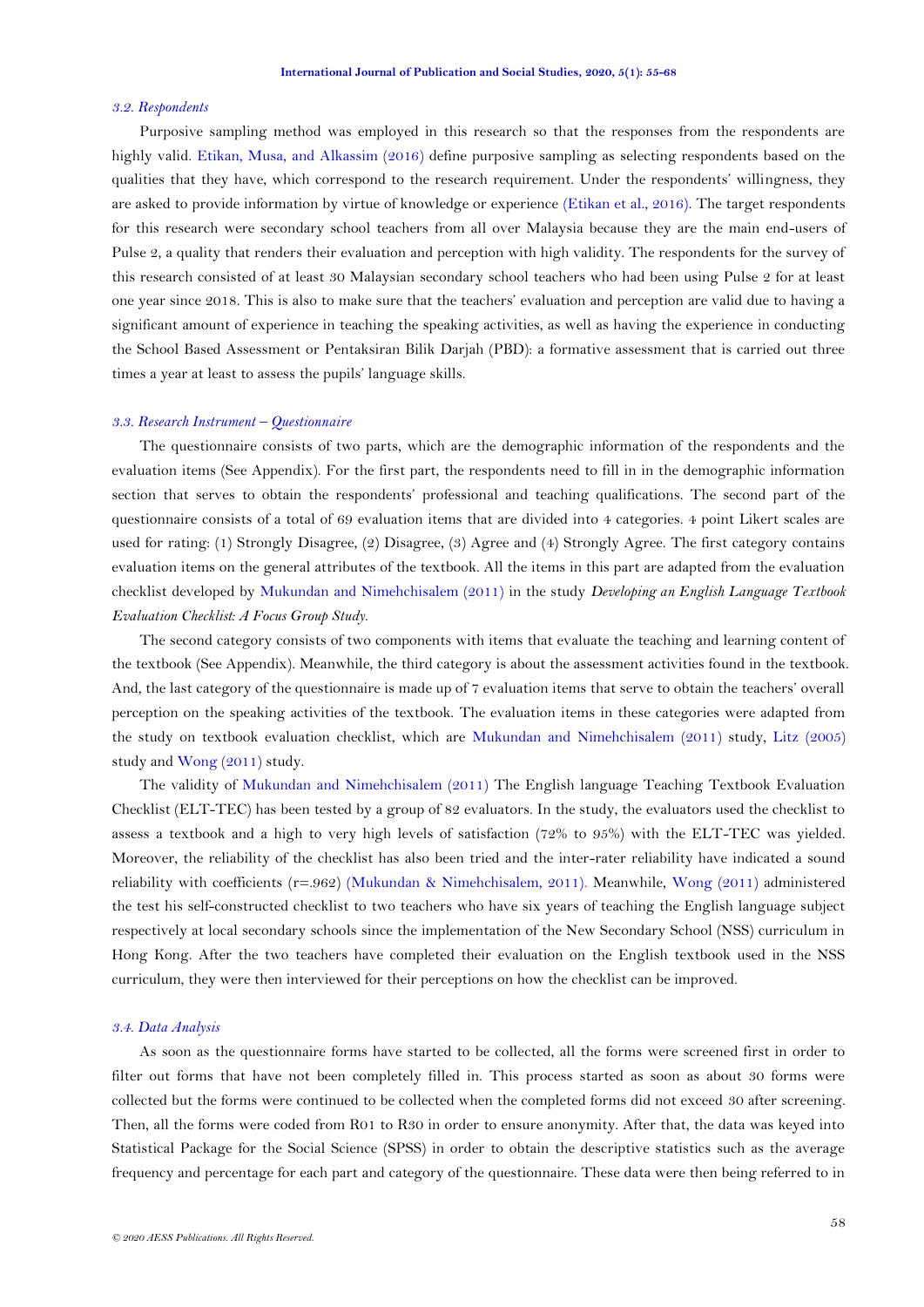the process of deducing the generalised teachers" evaluation on the speaking activities of Pulse 2. However, only the data of the second and third categories of the questionnaire were taken into consideration for this research paper as they are the most relevant data.

### **4. RESULTS AND DISCUSSION**

## *4.1. Results*

All the findings for the survey are discussed in terms of their percentage and average percentage. The most important criterion that ensures high validity for the quantitative finding is the respondents" duration of using Pulse 2. The thirty questionnaires that are prioritised among the fifty two questionnaires are the ones filled in by respondents who ticked '1 year or more' for the duration of using Pulse 2. The percentage for this criterion, as analysed by SPSS, is 100%.

<span id="page-4-0"></span>

| <b>Table-1.</b> Professional courses attended.                          |           |            |  |  |  |  |  |
|-------------------------------------------------------------------------|-----------|------------|--|--|--|--|--|
| A. Respondent Background                                                | Frequency | Percentage |  |  |  |  |  |
| Any CEFR related courses                                                |           | 23.3       |  |  |  |  |  |
| Any Pulse 2 or teaching material related courses in 2018 and afterwards |           | 3.3        |  |  |  |  |  |
| Both                                                                    | 22        | 73.3       |  |  |  |  |  |

After that, the questionnaires were also filtered based on the professional courses that the respondents have attended. The respondents who have attended both or either one of the courses, namely "Any CEFR related courses" and "Any Pulse 2 or teaching material related courses in 2018 and afterwards" are preferred. Based on [Table 1,](#page-4-0) there are 73.3% of respondents who have attended both the courses as compared to 23.3% and 3.3% respondents who attended only the CEFR related and teaching material related courses respectively. This means that most of the respondents have much understanding on the use of Pulse 2.

| Table-2. Assessment of the speaking activities. |  |  |
|-------------------------------------------------|--|--|
|-------------------------------------------------|--|--|

<span id="page-4-1"></span>

| <b>B.</b> Speaking                                        |          |          | $\boldsymbol{Q}$ |      | 3    |      |               | 4    |
|-----------------------------------------------------------|----------|----------|------------------|------|------|------|---------------|------|
| <b>Activities</b>                                         | n        | $\%$     | n                | $\%$ | n    | $\%$ | n             | $\%$ |
| 1. The activities help to develop the pupils' speaking    | $\Omega$ | $\Omega$ | 5                | 16.7 | 20   | 66.7 | $\tilde{D}$   | 16.7 |
| skills (E.g. There is an even distribution of free        |          |          |                  |      |      |      |               |      |
| vs. controlled exercises and tasks that focus on          |          |          |                  |      |      |      |               |      |
| both fluent and accurate production).                     |          |          |                  |      |      |      |               |      |
| 2. The activities encourage sufficient communicative      | 1        | 3.3      | 5                | 16.7 | 16   | 53.3 | 8             | 26.7 |
| and meaningful practice.                                  |          |          |                  |      |      |      |               |      |
| 3. The activities promote creative responses.             | $\Omega$ | $\Omega$ | 4                | 13.3 | 21   | 70.0 | 5             | 16.7 |
| 4. The activities promote original responses.             | $\Omega$ | $\Omega$ | 5                | 16.7 | 18   | 60.0 | 7             | 23.3 |
| individual<br>Activities<br>balanced between<br>5.<br>are | $\Omega$ | $\Omega$ | 3                | 10.0 | 25   | 83.3 | $\mathcal{Q}$ | 6.7  |
| response, pair work and group work.                       |          |          |                  |      |      |      |               |      |
| 6. There are many types of tasks employed in the          | $\Omega$ | $\Omega$ | $\mathcal{Q}$    | 6.7  | 20   | 66.7 | 8             | 26.7 |
| aloud, presentations,<br>(reading)<br>activities          |          |          |                  |      |      |      |               |      |
| discussion etc.).                                         |          |          |                  |      |      |      |               |      |
| 7. The activities have a context from which the           |          | $\Omega$ |                  | 3.3  | 19   | 63.3 | 10            | 33.3 |
| purpose for using language emerges.                       |          |          |                  |      |      |      |               |      |
| Average                                                   | 0.1      | 0.5      | 3.6              | 11.9 | 19.9 | 66.2 | 6.4           | 21.4 |

**Note:**  $1 =$  Strongly disagree  $2 =$  Disagree  $3 =$  Agree  $4 =$  Strongly agree.

The first part of the speaking activity assessment serves to assess speaking activities in a general way. [Table 2](#page-4-1) shows that most of the respondents (66.2%) agreed to the practicality of this aspect of the activity. Whereas, there is 21.4% of respondents who expressed strong agreement. On the contrary, 11.9% respondents disagree with the practicality. Lastly, only 0.5% respondents expressed strong disagreement to the practicality.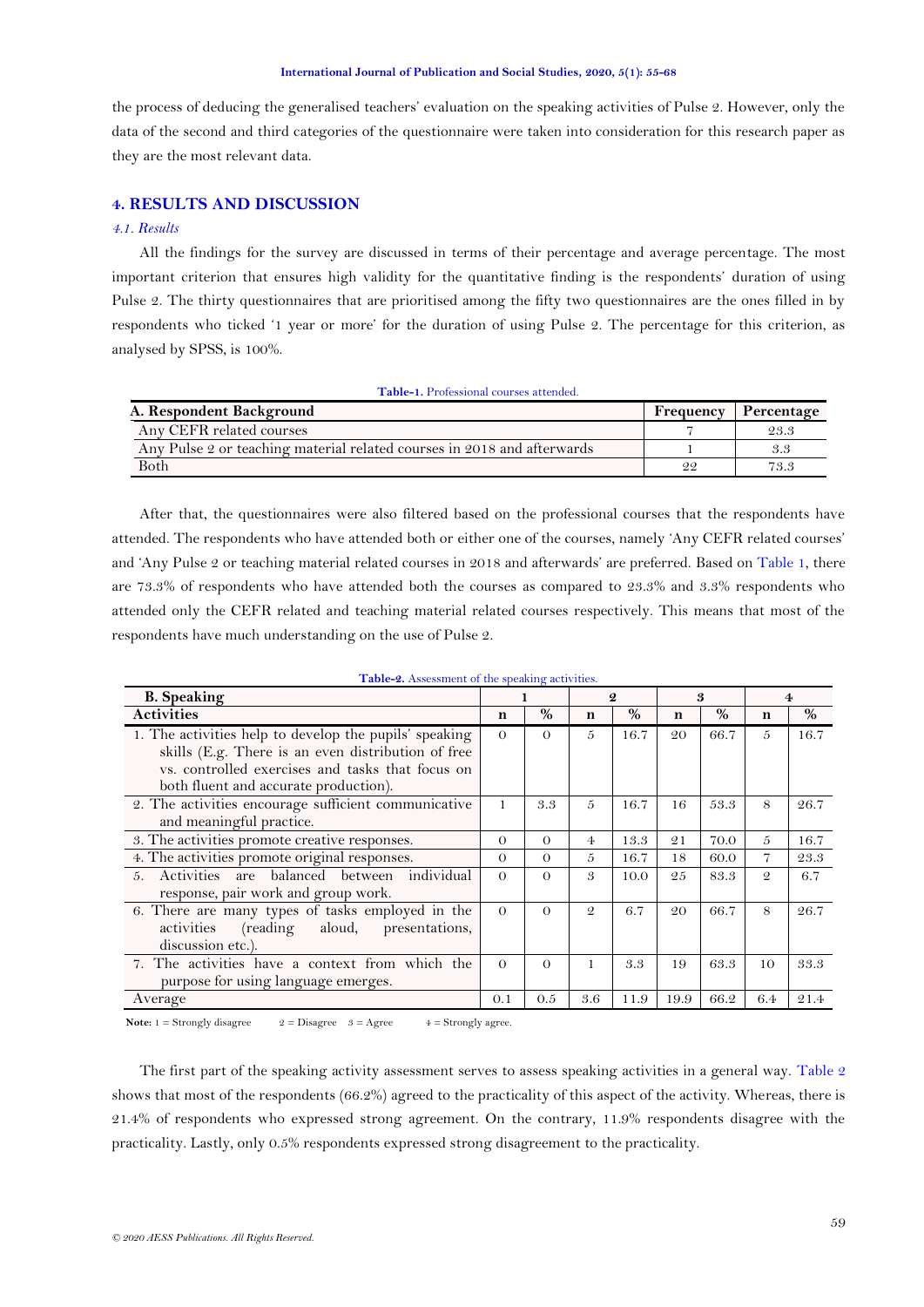| International Journal of Publication and Social Studies, 2020, 5(1): 55-68 |  |  |  |  |  |  |
|----------------------------------------------------------------------------|--|--|--|--|--|--|
|----------------------------------------------------------------------------|--|--|--|--|--|--|

<span id="page-5-0"></span>

| <b>B.</b> Speaking                                      |          |          | $\boldsymbol{Q}$ |      | 3    |      |                |      |
|---------------------------------------------------------|----------|----------|------------------|------|------|------|----------------|------|
| Skills                                                  | n        | $\%$     | n                | $\%$ | n    | $\%$ | n              | $\%$ |
| Textbook activities can help me to teach a range of     |          |          |                  |      |      |      |                |      |
| speaking skills. These include (items 18-23):           |          |          |                  |      |      |      |                |      |
| Accuracy: the skill of using pronunciation,<br>8.       | $\Omega$ | $\Omega$ | $\mathcal{Q}$    | 6.7  | 21   | 70.0 | $\overline{7}$ | 23.3 |
| and vocabulary<br>correctly<br>to<br>grammar            |          |          |                  |      |      |      |                |      |
| communicate ideas.                                      |          |          |                  |      |      |      |                |      |
| 9. Fluency: the skill of linking what one says together | $\Omega$ | $\Omega$ | 6                | 20.0 | 17   | 56.7 | $\overline{7}$ | 23.3 |
| and producing it at a reasonable "normal" speed.        |          |          |                  |      |      |      |                |      |
| 10. Appropriateness: the skill of using the right       | $\Omega$ | $\Omega$ | $\mathcal{Q}$    | 6.7  | 21   | 70.0 | 7              | 23.3 |
| language to suit particular situations.                 |          |          |                  |      |      |      |                |      |
| 11. Cohesion: the skill of producing utterances which   | $\Omega$ | $\Omega$ | 1                | 3.3  | 22   | 73.3 | 7              | 23.3 |
| "hang together" grammatically.                          |          |          |                  |      |      |      |                |      |
| 12. Coherence: the skill of producing spoken            | $\Omega$ | $\Omega$ | 1                | 3.3  | 22   | 73.3 | $\overline{7}$ | 23.3 |
| utterances that "hangs together" semantically           |          |          |                  |      |      |      |                |      |
| and logically.                                          |          |          |                  |      |      |      |                |      |
| 13. Interaction strategies: strategies such as asking   |          | $\Omega$ | $\mathcal{Q}$    | 6.7  | 23   | 76.7 | $\overline{5}$ | 16.7 |
| for clarification, seeking further information.         |          |          |                  |      |      |      |                |      |
| Average                                                 | 0.0      | $\Omega$ | 2.3              | 7.8  | 21.0 | 70.0 | 6.7            | 22.2 |

**Table-3.** Assessment of the speaking skills.

The assessment of the speaking skills of the learning-teaching content is an inclusive assessment as a range of speaking skills is evaluated, such as accuracy, fluency, appropriateness, cohesion, coherence and interaction strategies. [Table 3](#page-5-0) shows that most of the respondents (70.0%) agreed to the practicality of this aspect of the activity. Whereas, there is 22.2% of respondents who expressed strong agreement. On the contrary, 2.3% respondents disagree with the practicality. Lastly, 0% respondents expressed strong disagreement to the practicality.

<span id="page-5-1"></span>

| <b>B.</b> Speaking                                                                     |          |          | 2             |      |    |      |    |      |
|----------------------------------------------------------------------------------------|----------|----------|---------------|------|----|------|----|------|
| Language                                                                               | n        | %        | n             | %    | n  | %    | n  | $\%$ |
| 14. The language used in the textbook is authentic<br>(i.e. like real-life English).   | $\Omega$ | $\Omega$ | 3             | 10.0 | 17 | 56.7 | 10 | 33.3 |
| 15. The language used is at the right level for my<br>pupils' current English ability. |          | 3.3      | 10            | 33.3 | 15 | 50.0 |    | 13.3 |
| 16. The language functions exemplify English that<br>my pupils will likely use.        | $\Omega$ | $\Omega$ | 8             | 26.7 | 16 | 53.3 | 6  | 20.C |
| 17. The language represents a diverse range of<br>registers and accents.               | $\Omega$ |          | $\mathcal{Q}$ | 6.7  | 19 | 63.3 | -9 | 30.C |

### **Table-4.** Assessment of the language.

The language used in the textbook that helps to prompt the pupils to speak is also assessed. [Table 4](#page-5-1) shows that most of the respondents (55.8%) agreed to the practicality of this aspect of the activity. Whereas, there is 24.2% of respondents who expressed strong agreement. On the contrary, 19.2% respondents disagree with the practicality. Lastly, only 0.8% respondents expressed strong disagreement to the practicality.

Average 0.3 0.8 5.8 19.2 67.0 55.8 7.3 24.2

<span id="page-5-2"></span>

| <b>Table-9.</b> Assessment of the pronunciation.    |     |      |     |      |      |      |               |      |
|-----------------------------------------------------|-----|------|-----|------|------|------|---------------|------|
| <b>B.</b> Speaking                                  |     |      |     |      |      |      |               |      |
| Pronunciation                                       | n   | $\%$ | n   | $\%$ | n    | $\%$ | n             | $\%$ |
| 18. Pronunciation activities are contextualized.    |     | 3.3  | 4   | 13.3 | 18   | 60.0 |               | 23.3 |
| 19. Pronunciation is easy to teach.                 |     |      |     | 30.0 | 17   | 56.7 | 4             | 13.3 |
| 20. The textbook highlights and practices natural   |     |      | 6   | 20.0 | 19   | 63.3 | $\frac{5}{2}$ | 16.7 |
| pronunciation ( <i>i.e.</i> stress and intonation). |     |      |     |      |      |      |               |      |
| Average                                             | 0.3 | 1. . | 6.3 | 21.1 | 18.0 | 60.0 | 5.3           | 17.8 |

**Table-5.** Assessment of the pronunciation.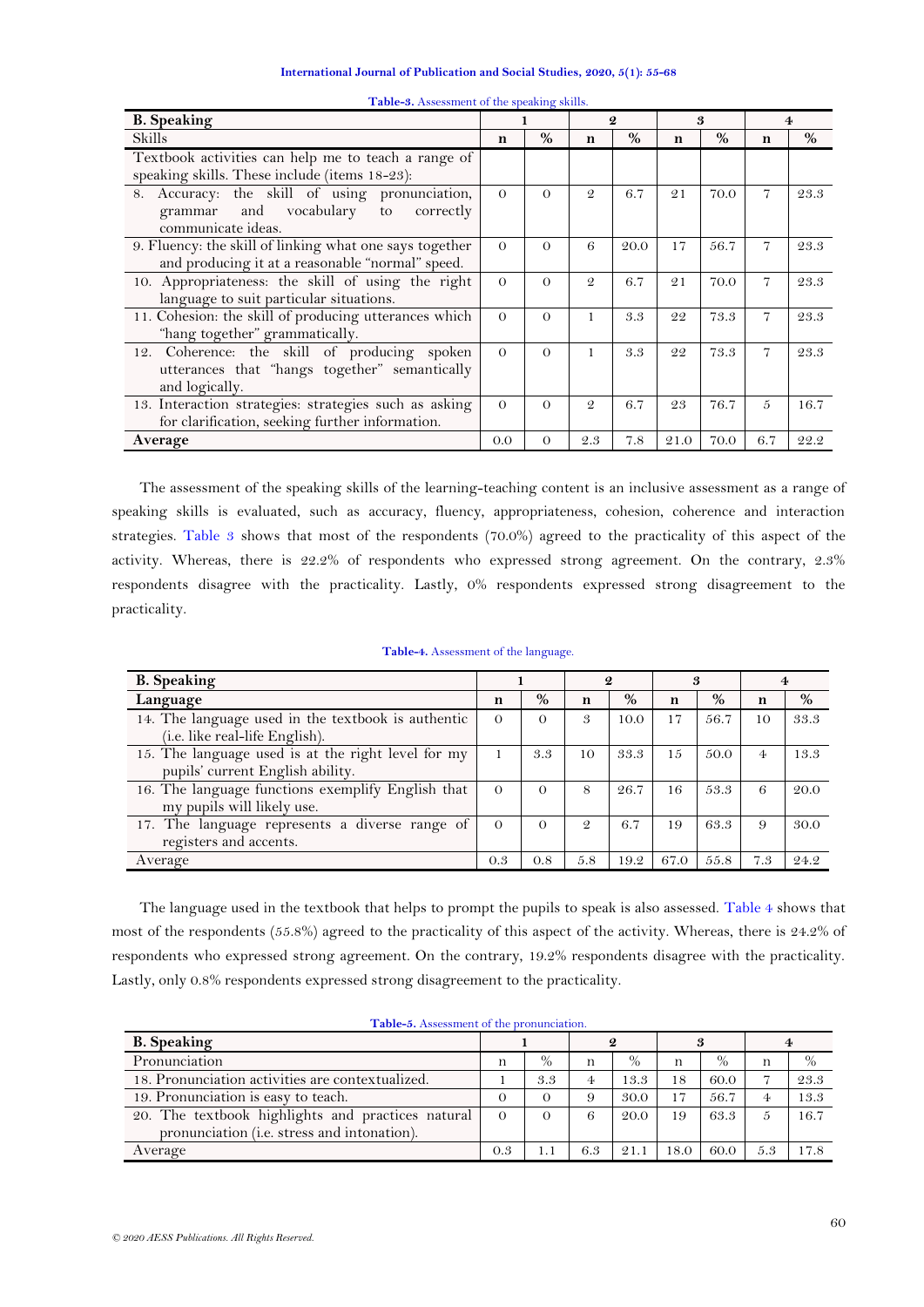After the assessment on the language, the assessment on the pronunciation activities of the textbook follows. [Table 5](#page-5-2) shows that most of the respondents (60.0%) agreed to the practicality of this aspect of the activity. Whereas, there is 17.8% of respondents who expressed strong agreement. On the contrary, 21.1% respondents disagree with the practicality. Lastly, only 1.1% respondents expressed strong disagreement to the practicality.

<span id="page-6-0"></span>

| <b>Tuble 0.</b> Hobelshirth of the extended speaking tasks and project rearning. |          |          |     |      |      |      |     |      |
|----------------------------------------------------------------------------------|----------|----------|-----|------|------|------|-----|------|
| <b>B.</b> Speaking                                                               |          |          | 2   |      | 3    |      |     |      |
| <b>Extended tasks and project learning</b>                                       | n        | %        | n   | %    | n    | $\%$ | n   | %    |
| 21. Suggestive extended learning tasks consist of                                |          | 3.3      | 9   | 6.7  | 20   | 66.7 | 7   | 23.3 |
| speaking activities as one of the components for                                 |          |          |     |      |      |      |     |      |
| further speaking practice.                                                       |          |          |     |      |      |      |     |      |
| 22. The context of the extended tasks is suitable to                             |          | 3.3      | 5   | 16.7 | 23   | 76.7 |     | 3.3  |
| my students.                                                                     |          |          |     |      |      |      |     |      |
| 23. Activities encourage learners to learn and                                   | $\Omega$ | $\Omega$ | 3   | 10.0 | 24   | 80.0 | 3   | 10.0 |
| exercise integrated use of skills for authentic                                  |          |          |     |      |      |      |     |      |
| purposeful communication.                                                        |          |          |     |      |      |      |     |      |
| Average                                                                          | 0.7      | 2.2      | 3.3 | 11.1 | 22.3 | 74.5 | 3.7 | 12.2 |

**Table-6.** Assessment of the extended speaking tasks and project learning.

The last part of the assessment of speaking activities for teaching purpose is the assessment on the extended speaking tasks and project learning. [Table 6](#page-6-0) shows that most of the respondents  $(74.5%)$  agreed to the practicality of this aspect of the activity. Whereas, there is 12.2% of respondents who expressed strong agreement. On the contrary, 11.1% respondents disagree with the practicality. Lastly, only 2.2% respondents expressed strong disagreement to the practicality.

**Table-7.** Overall assessment of speaking activities for teaching purpose.

<span id="page-6-1"></span>

|                                     |      | 2    | 3    | $\overline{4}$ |
|-------------------------------------|------|------|------|----------------|
| <b>B.</b> Speaking                  | $\%$ | $\%$ | %    | %              |
| Activities                          | 0.5  | 11.9 | 66.2 | 21.4           |
| Skills                              | 0.0  | 7.8  | 70.0 | 22.2           |
| Language                            | 0.8  | 19.2 | 55.8 | 24.2           |
| Pronunciation                       | 1.1  | 21.1 | 60.0 | 17.8           |
| Extended tasks and project learning | 2.2  | 11.1 | 74.5 | 12.2           |
| Average                             | 0.9  | 14.2 | 65.3 | 19.6           |

<span id="page-6-2"></span>Subsequently, all the average percentage of the assessment of speaking activities for speaking skill teaching is analysed in order to obtain the overall average percentages. From the [Table 7](#page-6-1) above, we can see that the average percentage for strong disagreement is 0.9%, which shows that the speaking activities of Pulse 2 is only unfit for teaching speaking skill for a very small amount of sample; nonetheless, the average percentage of the respondents who disagree rises to 14.2%, about fifteen times as much as compared to the strong disagreement; meanwhile, the respondents who show agreement is the highest, with an average percentage of 65.3%; and those who show strong agreement is the second highest though the average percentage is only 19.6%. Thus, the assessment shows apparent result that the majority of respondents think that the speaking activities of Pulse 2 is practical for teaching speaking skill as it is at a tremendous total average percentage of 84.9%, the result of adding the percentages of agreement and strong agreement. On the other hand, there is only a minor total average percentage of 15.1% of respondents who respond negatively to the practicality of the speaking activities of Pulse 2 for speaking skill teaching, which resulted from the sum of the percentages of disagreement and strong disagreement.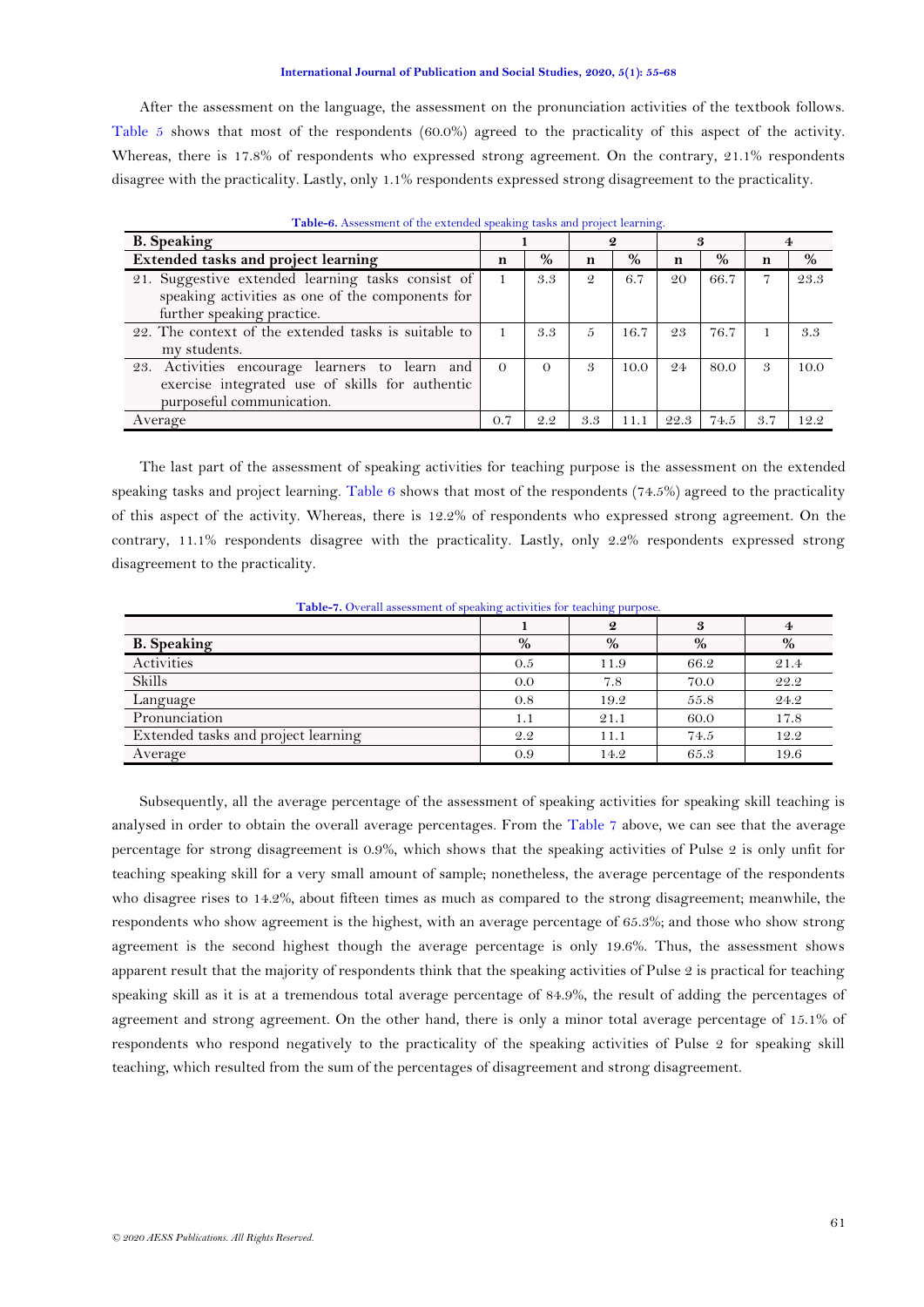| International Journal of Publication and Social Studies, 2020, 5(1): 55-68 |  |  |  |
|----------------------------------------------------------------------------|--|--|--|
|----------------------------------------------------------------------------|--|--|--|

| C. Assessment                                                                                                                                            |               | 1             |                 | $\boldsymbol{Q}$ |             | 3             |                | 4             |
|----------------------------------------------------------------------------------------------------------------------------------------------------------|---------------|---------------|-----------------|------------------|-------------|---------------|----------------|---------------|
|                                                                                                                                                          | n             | $\frac{0}{0}$ | $\mathbf n$     | $\frac{0}{0}$    | $\mathbf n$ | $\frac{0}{0}$ | $\mathbf n$    | $\frac{0}{0}$ |
| 1. I can use any speaking activity as a test to assess my pupils'<br>speaking skill in formative assessment.                                             | $\Omega$      | $\Omega$      | $\overline{4}$  | 13.3             | 17          | 56.7          | 9              | 30.0          |
| 2. It is easy to carry out formative oral assessments by using<br>the speaking activities.                                                               | $\Omega$      | $\Omega$      | 3               | 10.0             | 23          | 76.7          | 4 <sub>1</sub> | 13.3          |
| 3. The speaking activities can be used to assess fluency.                                                                                                | $\mathbf{1}$  | 3.3           | $\mathbf{1}$    | 3.3              | 24          | 80.0          | $\overline{4}$ | 13.3          |
| 4. The speaking activities can be used to assess accuracy and<br>range (general range, vocabulary range, grammatical<br>accuracy, vocabulary control)    | $\Omega$      | $\Omega$      | $\mathcal{Q}_1$ | 6.7              | 21          | 70.0          | $\overline{7}$ | 23.3          |
| 5. The speaking activities can be used to assess pronunciation<br>(phonological control)                                                                 | $\Omega$      | $\Omega$      | $\mathcal{Q}$   | 6.7              | 23          | 76.7          | 5              | 16.7          |
| 6. The speaking activities can be used to assess task<br>achievement (coherence, sociolinguistic appropriacy).                                           | $\Omega$      | $\Omega$      | 6               | 20.0             | 21          | 70.0          | 3              | 10.0          |
| 7. The speaking activities can be used to assess interactive<br>communication (turn-taking strategies, co-operative<br>strategies, thematic development) | $\mathbf{1}$  | 3.3           | $\Omega$        | $\Omega$         | 21          | 70.0          | 8              | 26.7          |
| 8. The instructions of the activities used for assessment are<br>clear.                                                                                  | $\mathbf{1}$  | 3.3           | $\mathbf{1}$    | 3.3              | 19          | 63.3          | 9              | 30.0          |
| 9. The CEFR levels of speaking proficiency are stated and<br>linked to the activities $(A1, A2, B1\& B2$ for secondary<br>school pupils).                |               | 3.3           | 5               | 16.7             | 18          | 60.0          | 6              | 20.0          |
| 10. The time allocated for the activities are stated.                                                                                                    | $\mathcal{Q}$ | 6.7           | 13              | 43.3             | 14          | 46.7          | $\mathbf{1}$   | 3.3           |
| 11. The topics of the activities used for assessment are diverse<br>(weather, travel, daily life etc.).                                                  |               | $\Omega$      | 1               | 3.3              | 19          | 63.3          | 10             | 33.3          |
| 12. There are many prompts used in the activities to help with<br>spoken production (audio, text, video etc.).                                           | $\mathbf{1}$  | 3.3           | 3               | 10.0             | 17          | 56.7          | 9              | 30.0          |
| 13. Language support is given to help the pupils with their<br>spoken production.                                                                        | $\Omega$      | $\Omega$      | $\overline{4}$  | 13.3             | 21          | 70.0          | 5              | 16.7          |
| Average                                                                                                                                                  | 0.5           | 1.8           | 3.5             | 11.5             | 19.8        | 66.2          | 6.2            | 20.5          |

**Table-8.** Assessment of speaking activities for assessment purpose.

The next evaluation is to rate the speaking activities for assessment purpose. As shown in the [Table 8](#page-6-2) above, the thirteen item assessment yields an average of 1.8% only for the strong disagreement, which forms the lowest average percentage; following the lowest percentage is the second lowest average percentage that comes from the 11.5% of disagreement; on the other hand, the average percentage of agreement soars at 66.2%, which makes it the highest; lastly, the strong agreement is marked at 20.5% thus ensuring it the second highest position. It can be concluded that the respondents generally find the speaking activities practical to be used to assess the pupils" speaking skill. This conclusion is derived from the average 86.7% of positive responses, which is the sum of the average percentage of agreement and strong agreement; and also the average 13.3% of negative responses, which is the sum of the average percentage of disagreement and strong disagreement.

### *4.2. Discussion*

The analysis of the data shows that many teachers have positive perception towards using the speaking activities to teach speaking skills. Firstly, the activities are set in purposeful context that can help teachers to elicit creative and original spoken responses. The speaking skills that are covered in the activities support teaching of speaking accuracy, fluency, appropriateness, cohesion, coherence and interaction strategies. Hence, it is evident that the speaking activities are comprehensive and thus practical to be used in teaching. In other words, they contain the crucial elements, particularly speaking accuracy and fluency that are much emphasised by [Mazouzi](#page-9-11)  [\(2013\)](#page-9-11) to assist teachers in improving their pupils" speaking skill. Meanwhile, the British English used exemplifies real-life English and can be used to teach vocabulary found in daily conversation, suitable for the pupils" English proficiency and exposes the pupils to diverse range of register and accents. This agrees with [Talley and Hui-Ling](#page-9-10)  [\(2014\)](#page-9-10) argument that by exposing the pupils to authentic and real-world settings for English speaking, it encourages pupils to speak. In addition, the pronunciation activities are contextualised, easy to teach and highlight natural pronunciation. This is contrary to [Khoo and Knight \(2015\)](#page-9-6) argument that some global textbooks are often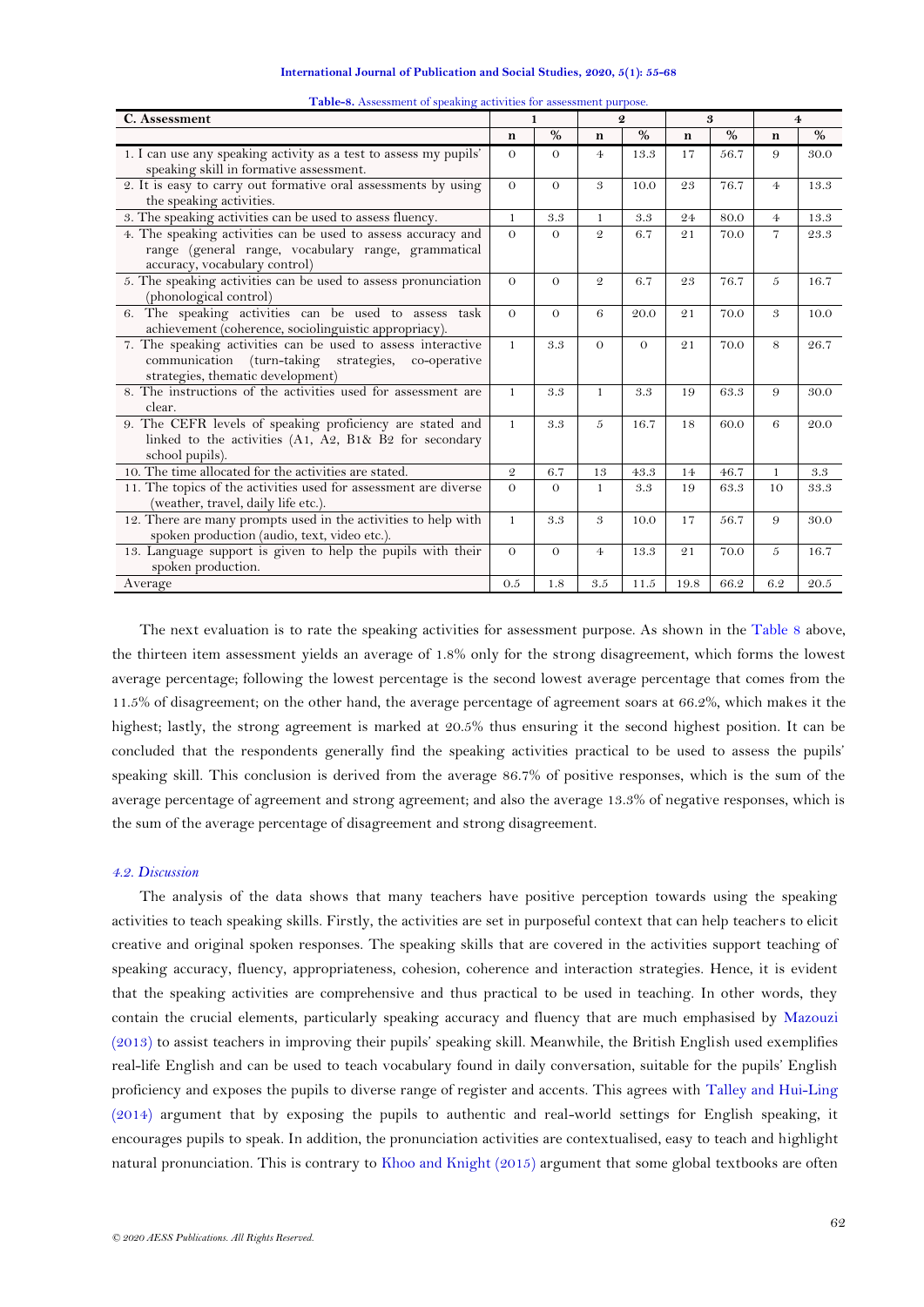considered irrelevant, culturally unfitting and incapable of meeting the wide range of needs of their users when it comes to language skill teaching. This foreign English textbook proves to be capable of catering to most of the local teachers' need in teaching despite having the British English as the choice for authentic foreign English as compared to the popular American English and the more Malaysian-friendly local variety of English. Lastly, the extended tasks and project learning provide further speaking activities that have suitable context for the pupils and help teachers to encourage integrated use of skills for authentic purposeful communication. This is in line with [Jin \(2008\)](#page-9-8) statement that an ideal speaking activity should provide means to develop an understanding of the set of social conventions governing language form and behaviour within a communicative group so that authentic and purposeful communication can be conducted.

Generally, Pulse 2 speaking activities fulfil most of the assessment criteria and the criteria alike that are proposed by the CEFR, which are turn-taking strategies (interactive communication), co-operating strategies (task achievement), asking for clarification (interactive communication), fluency, coherence (interactive communication), precision (task achievement), sociolinguistic competence (interactive communication), general range (accuracy and range), vocabulary range (accuracy and range), grammatical accuracy (accuracy and range), and phonological control (pronunciation) when used for assessment purpose. Furthermore, the CEFR also recommend teachers to use only four to five criteria for each assessment situation because it is unmanageable to employ all assessment categories simultaneously to assess the learners" speaking skill. This means that the speaking activities are fundamentally practical for teachers to use as assessment. However, the part about time being allocated for the activities for assessment is controversial as more than half of the respondents think there is no suggested time allocation.

### **5. CONCLUSIONS**

This study attempts to explore the practicality of using Pulse 2 speaking activities to assist Malaysian teachers in teaching and assessing their pupils" speaking skill. The findings from the survey revealed that teachers generally found the speaking activities practical to be used in their classes for teaching purpose. This is because features of the activities, like the general aspects of the speaking activities, speaking skills, pronunciation and extended tasks do provide sufficient input to help teachers in delivering their lessons. The activities were also widely deemed as practical for assessment purpose as they ease the teachers" job in assessing their pupils. Hence, the fact that Pulse 2 is a foreign English textbook does not hinder much of its function in assisting the local teachers in their ESL classes. In conclusion, it is hoped that these findings can present a detailed teachers" perception on the practicality of Pulse 2 speaking activities that can serve as a reference for other teachers in using the activities to teach and assess more effectively. It is also hoped that the findings present insightful teachers" suggestions for the MOE to make informed decision in the evaluation and revision of the textbook selection phase in The Roadmap starting 2021 to 2025. For future research, a similar research can be conducted starting from year 2020. This is because all secondary schools will start to implement speaking assessment as a part of the formal school examination instead of formative assessment (PBD) only. This will surely change how the teachers perceive the practicality of Pulse 2 speaking activities for teaching and assessment purpose.

**Funding:** This study received no specific financial support.

**Competing Interests:** The authors declare that they have no competing interests.

**Acknowledgement:** First and foremost, I would like to thank Doctor Azlina binti Abdul Aziz, as a research supervisor, who helped me towards the completion of my research. I am very fortunate to have all my lecturers guiding me throughout the process of completion. I would like to thank all my post graduate classmates for their help, friendship, and creating a pleasant working environment throughout my years in National University of Malaysia.Last but not least, I am grateful to my beloved parents, Mr. Goh Jock Liang and Mrs Ooi Poh Lean who supported me both physically and mentally throughout my research.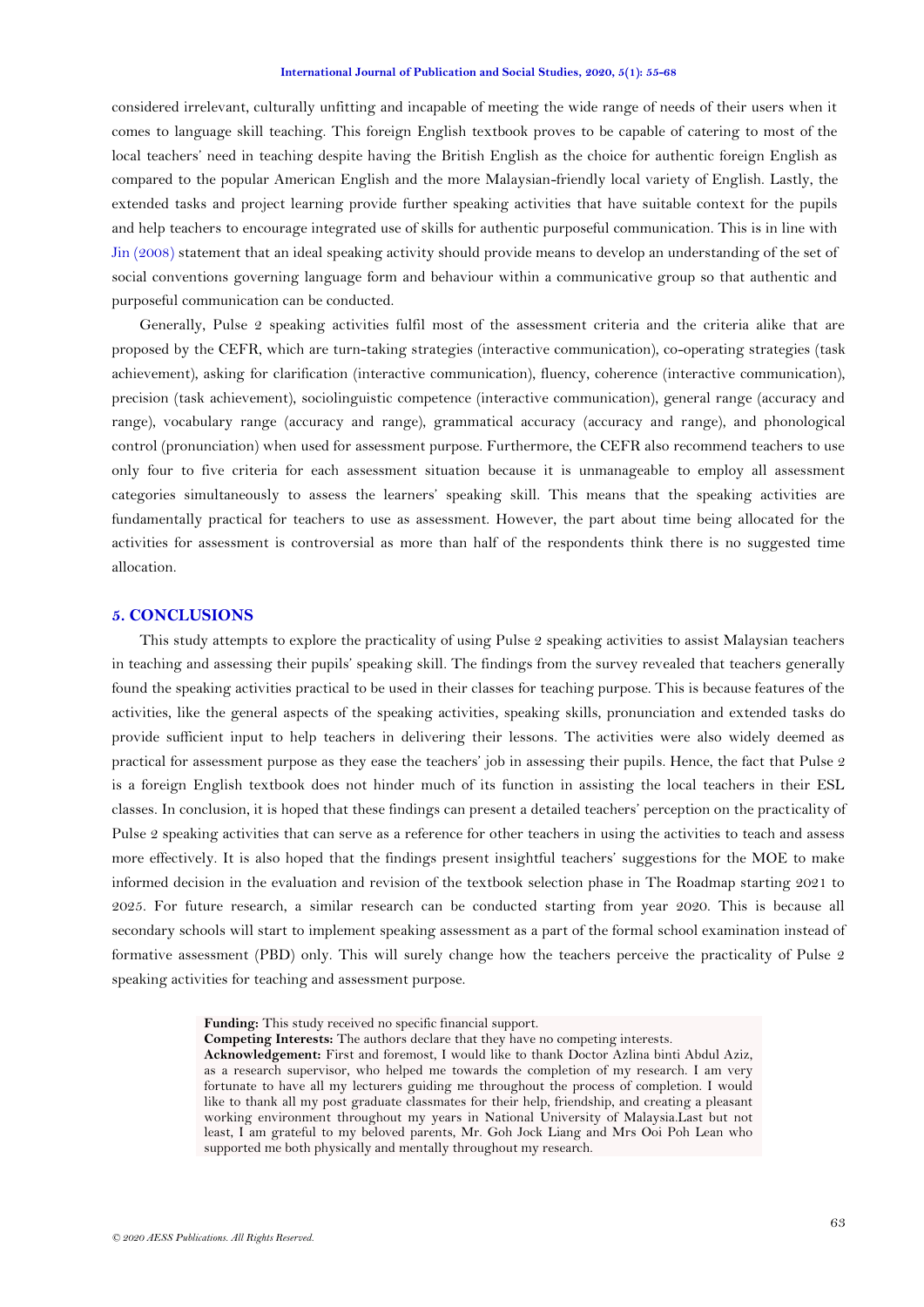### **REFERENCES**

<span id="page-9-7"></span>Bygate, M. (1987). *Speaking*. Oxford: Oxford university press.

- <span id="page-9-3"></span>Eddie, A. A., & Aziz, A. A. (2020). Developing primary students" spoken interaction skill through communicative language teaching. *International Journal of Academic Research in Business and Social Sciences, 10*(2), 236–248.Available at: https://doi.org/10.6007/IJARBSS/v10-i2/6931.
- <span id="page-9-19"></span>Etikan, I., Musa, S. A., & Alkassim, R. S. (2016). Comparison of convenience sampling and purposive sampling. *American Journal of Theoretical and Applied Statistics, 5*(1), 1-4.Available at: https://doi.org/10.11648/j.ajtas.20160501.11.
- <span id="page-9-4"></span>Foley, J. A. (2019). Issues on assessment using cefr in the region. *LEARN Journal: Language Education and Acquisition Research Network, 12*(2), 28–48.
- <span id="page-9-9"></span>Gudu, B. (2015). Teaching speaking skills in english language using classroom activities in secondary school level in eldoret municipality, Kenya. *Journal of Education and Practice, 6*(35), 55–63.
- <span id="page-9-13"></span>Hedge, T. (2000). *Teaching and learning in the language classroom*. Oxford: Oxford University Press.
- <span id="page-9-12"></span>Hughes, R. (2002). *Teaching and researching speaking*. New York: Pearson Education.
- <span id="page-9-8"></span>Jin, G. (2008). Application of communicative approach in college english teaching. *Asian Social Science, 4*(4), 81–85.Available at: https://doi.org/10.5539/ass.v4n4p81.
- <span id="page-9-0"></span>Johar, N. A. I. N., & Aziz, A. A. (2019). Teachers " perceptions on using the pulse 2 textbook. *Journal of Educational Research & Indegenous Studies, 2*(1), 1-15.
- <span id="page-9-6"></span>Khoo, H. S., & Knight, P. (2015). Teachers" evaluation of kbsm form 4, 5 english textbooks used in the secondary schools in penang, Malaysia. *Advances in Language and Literary Studies, 6*(4), 128-150.Available at: https://doi.org/10.7575/aiac.alls.v.6n.4p.128.
- <span id="page-9-21"></span>Litz, D. R. A. (2005). Textbook evaluation and ELT management: A South Korean case study. *Asian EFL Journal, 48*(1), 1-53.
- <span id="page-9-17"></span>Maley, A. (1998). *Squaring the circle - reconciling materials as constraint with materials as empowerment. (B. Tomlinson, Ed.)*. Cambridge: Cambridge University Press.
- <span id="page-9-11"></span>Mazouzi, S. (2013). *Analysis of some factors affecting learners' oral performance. A case study: 3rd year pupils of menaa's middle schools*: Mohamed Khider University of Biskra.
- <span id="page-9-1"></span>Misbah, N. H., Mohamad, M., Yunus, M. M., & Ya"acob, A. (2017). Identifying the factors contributing to students" difficulties in the English language learning. *Creative Education, 8*(13), 1999-2008.Available at: https://doi.org/10.4236/ce.2017.813136.
- <span id="page-9-5"></span>Mukundan, J., & Kalajahi, S. A. R. (2013). Evaluation of malaysian english language teaching textbooks. *International Journal of Education and Literacy Studies, 1*(1), 38–46.Available at: https://doi.org/10.7575/aiac.ijels.v.1n.1p.38.
- <span id="page-9-20"></span>Mukundan, J., & Nimehchisalem, V. (2011). Developing an english language textbook evaluation checklist: A focus group study. *International Journal of Humanities Developing an English Language, 1*(12), 100–105.
- <span id="page-9-2"></span>Paneerselvam, A., & Mohamad, M. (2019). Learners" challenges and English educators" approaches in teaching speaking skills in an ESL classroom: A literature review. *Creative Education, 10*(13), 3299-3305.Available at: https://doi.org/10.4236/ce.2019.1013253.

<span id="page-9-18"></span>Richards, J. (1998). *Textbooks: Help or hindrance in teaching?* Cambridge: Cambridge University Press.

- <span id="page-9-10"></span>Talley, P. C., & Hui-Ling, T. (2014). Implicit and explicit teaching of English speaking in the EFL classroom. *International Journal of Humanities and Social Science, 4*(6), 38-45.
- <span id="page-9-14"></span>Thornbury, S. (2005). *How to teach speaking*. Harlow: Longman.
- <span id="page-9-15"></span>Tomlinson, B. (2001). *Materials development*. Cambridge: Cambridge University Press.
- <span id="page-9-16"></span>Tomlinson., B. (2012). Materials development for language learning & teaching. *Language Teaching, 45*(2), 143–179.
- <span id="page-9-22"></span>Wong, L. P. W. (2011). *Textbook evaluation: A framework for evaluating the fitness of the Hong Kong new secondary school (nss) curriculum.* Unpublished Master Dissertation, City University of Hong Kong, China.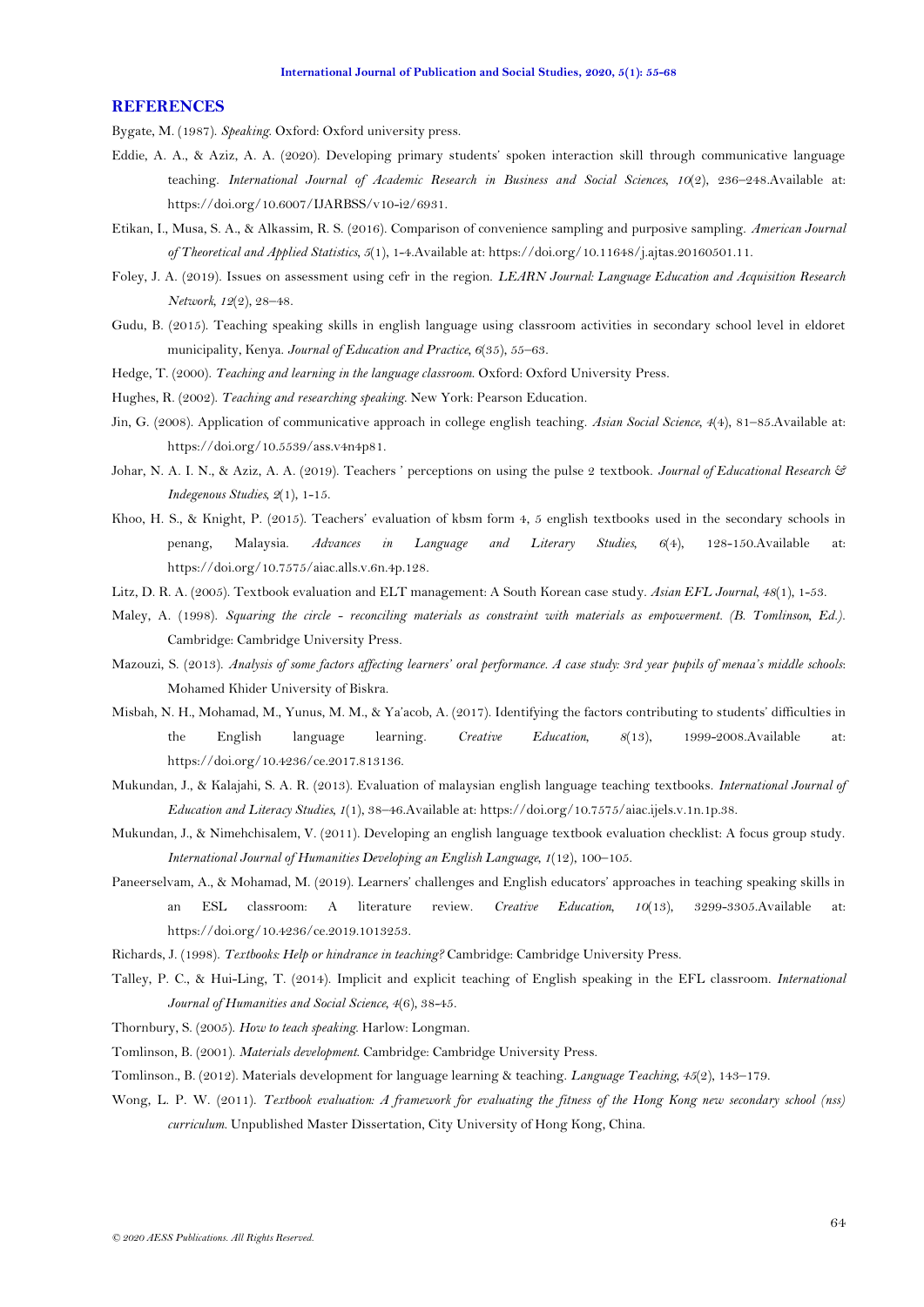# **APPENDIX**

## *Purpose of the Study*

The main purpose of this questionnaire is to find out the secondary school teachers' perception on the practicality of using Pulse 2 to teach and assess the secondary school pupils' speaking skill.

| Academic qualification:                         |          | $()$ B. Ed TESL                                       |
|-------------------------------------------------|----------|-------------------------------------------------------|
|                                                 |          | ) B. Ed TESOL                                         |
|                                                 |          | ) B. Ed. TEFL<br>$\left($                             |
|                                                 |          | ) Others<br>$\overline{ }$                            |
|                                                 |          |                                                       |
| Years of teaching English:                      | $\left($ | $1 - 10$ years                                        |
|                                                 |          | $11 - 20$ years<br>$\left($                           |
|                                                 |          | $21 - 30$ years<br>$\left($                           |
|                                                 |          | ) 31 years or more                                    |
| Duration of using Pulse 2:                      | $\left($ | $6 - 9$ months                                        |
|                                                 |          | ) 1 year or more<br>$\left($                          |
| Current workplace:                              | $\left($ | ) Sekolah Menengah Kebangsaan                         |
|                                                 |          | ) Sekolah Menengah Jenis Kebangsaan<br>$\overline{ }$ |
|                                                 |          | ) Sekolah Menengah Kebangsaan Agama<br>$\overline{ }$ |
|                                                 |          | ) Sekolah Menengah Sains/ Sekolah Berasrama Penuh     |
|                                                 |          | ) Others                                              |
|                                                 |          |                                                       |
| Area of workplace:                              | $\left($ | ) Urban                                               |
|                                                 |          | ) Suburban<br>$\left($                                |
|                                                 |          | ) Rural<br>$\left($                                   |
| Current teaching classes:                       | $\left($ | Form 1                                                |
|                                                 |          | ) Form 2<br>$\left($                                  |
|                                                 |          | ) Both<br>$\left($                                    |
| Please tick the courses that you have attended. |          |                                                       |

( ) Any CEFR related courses ( ) Any Pulse 2 or teaching material related courses in 2018 and afterwards  $($  ) Both ( ) None 1 = Strongly disagree  $2 = Disagree$   $3 = Agee$   $4 = Strongly agree$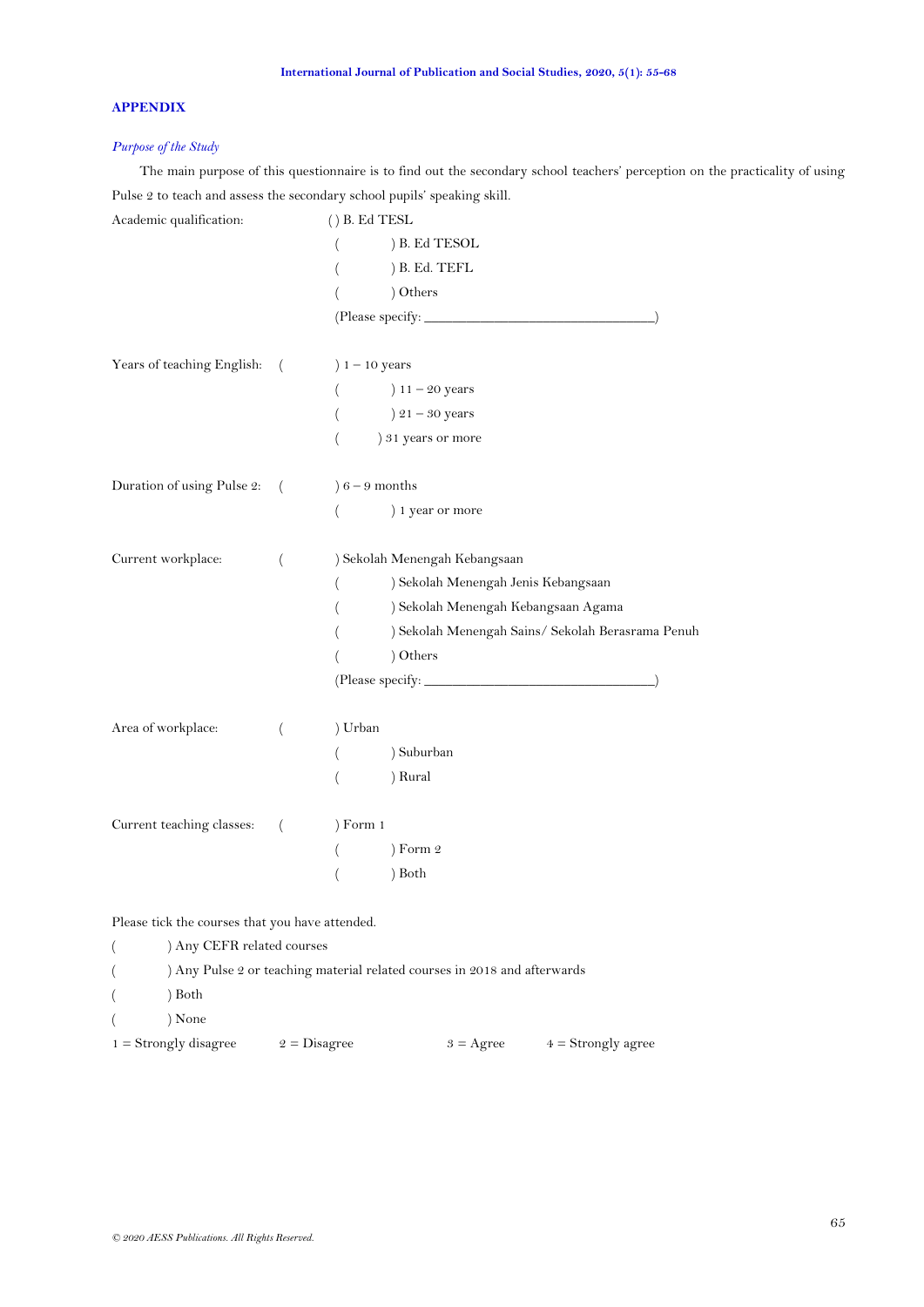| 1. General attributes                                                                       | 1 | $\boldsymbol{Q}$ | 3 | 4 | Comment |
|---------------------------------------------------------------------------------------------|---|------------------|---|---|---------|
| A. The textbook in relation to the syllabus and                                             |   |                  |   |   |         |
| curriculum                                                                                  |   |                  |   |   |         |
| 1. It matches the specifications of the syllabus.                                           |   |                  |   |   |         |
|                                                                                             |   |                  |   |   |         |
| B. Methodology                                                                              |   |                  |   |   |         |
| 2. The activities are task based.                                                           |   |                  |   |   |         |
| 3. The activities encourage learner-centred                                                 |   |                  |   |   |         |
| teaching and learning.                                                                      |   |                  |   |   |         |
| C. Suitability to teachers                                                                  |   |                  |   |   |         |
| 4. It is compatible with the background                                                     |   |                  |   |   |         |
| knowledge and level of teachers.                                                            |   |                  |   |   |         |
| 5. It is culturally accessible to the teachers.                                             |   |                  |   |   |         |
| 6. It is compatible to the needs of the teachers.                                           |   |                  |   |   |         |
|                                                                                             |   |                  |   |   |         |
| 7. It helps teachers to prepare effective lesson                                            |   |                  |   |   |         |
| plan.                                                                                       |   |                  |   |   |         |
| 8. It helps teachers to prepare assessment                                                  |   |                  |   |   |         |
| activities.                                                                                 |   |                  |   |   |         |
| D. Layout and design                                                                        |   |                  |   |   |         |
| 9. The textbook includes a detailed overview of                                             |   |                  |   |   |         |
| the grammar structures that will be taught in                                               |   |                  |   |   |         |
| each unit.                                                                                  |   |                  |   |   |         |
| 10. The textbook includes a detailed overview of                                            |   |                  |   |   |         |
|                                                                                             |   |                  |   |   |         |
| the vocabulary that will be taught in each unit.                                            |   |                  |   |   |         |
| 11. An adequate vocabulary list or glossary is                                              |   |                  |   |   |         |
| included.                                                                                   |   |                  |   |   |         |
| 12. An adequate set of evaluation quizzes or                                                |   |                  |   |   |         |
| testing suggestions is included.                                                            |   |                  |   |   |         |
| 13. The teacher's book contains guidance about                                              |   |                  |   |   |         |
| how the textbook can be used to the utmost                                                  |   |                  |   |   |         |
| advantage.                                                                                  |   |                  |   |   |         |
| 14. The materials objectives are apparent to both                                           |   |                  |   |   |         |
| the teacher and student.                                                                    |   |                  |   |   |         |
| E. Efficient outlay of supplementary materials                                              |   |                  |   |   |         |
| The book is supported efficiently by<br>15.                                                 |   |                  |   |   |         |
| essentials like audio materials.                                                            |   |                  |   |   |         |
| 16. There is a teacher's guide to aid the teacher.                                          |   |                  |   |   |         |
| 2. Learning-teaching content                                                                |   |                  |   |   |         |
| A. General                                                                                  |   |                  |   |   |         |
| 1. Most of the tasks in the book are interesting.                                           |   |                  |   |   |         |
|                                                                                             |   |                  |   |   |         |
| 2. Tasks move from simple to complex.                                                       |   |                  |   |   |         |
| 3. Task objectives are achievable.                                                          |   |                  |   |   |         |
| 4. Cultural sensitivities have been considered.                                             |   |                  |   |   |         |
| 5. The materials are not culturally biased and                                              |   |                  |   |   |         |
| they do not portray any negative stereotypes.                                               |   |                  |   |   |         |
|                                                                                             |   |                  |   |   |         |
| 6. The language in the textbook is natural and                                              |   |                  |   |   |         |
| real.                                                                                       |   |                  |   |   |         |
| 7. The situations created in the dialogues sound                                            |   |                  |   |   |         |
| natural and real.                                                                           |   |                  |   |   |         |
| 8. The material is up-to-date.                                                              |   |                  |   |   |         |
| 9. It covers a variety of topics from different                                             |   |                  |   |   |         |
| fields.                                                                                     |   |                  |   |   |         |
| 10. The book contains fun elements.                                                         |   |                  |   |   |         |
| <b>B.</b> Speaking                                                                          |   |                  |   |   |         |
| Activities                                                                                  |   |                  |   |   |         |
| 11. The activities help to develop the pupils'                                              |   |                  |   |   |         |
|                                                                                             |   |                  |   |   |         |
| speaking skills (E.g. There is an even<br>distribution of free vs. controlled exercises and |   |                  |   |   |         |
|                                                                                             |   |                  |   |   |         |
| tasks that focus on both fluent and accurate                                                |   |                  |   |   |         |
| production).                                                                                |   |                  |   |   |         |
| The<br>activities<br>sufficient<br>12.<br>encourage                                         |   |                  |   |   |         |
| communicative and meaningful practice.                                                      |   |                  |   |   |         |
| 13. The activities promote creative responses.                                              |   |                  |   |   |         |

# **Pulse 2** Speaking-Activity Evaluation Form

14. The activities promote original responses.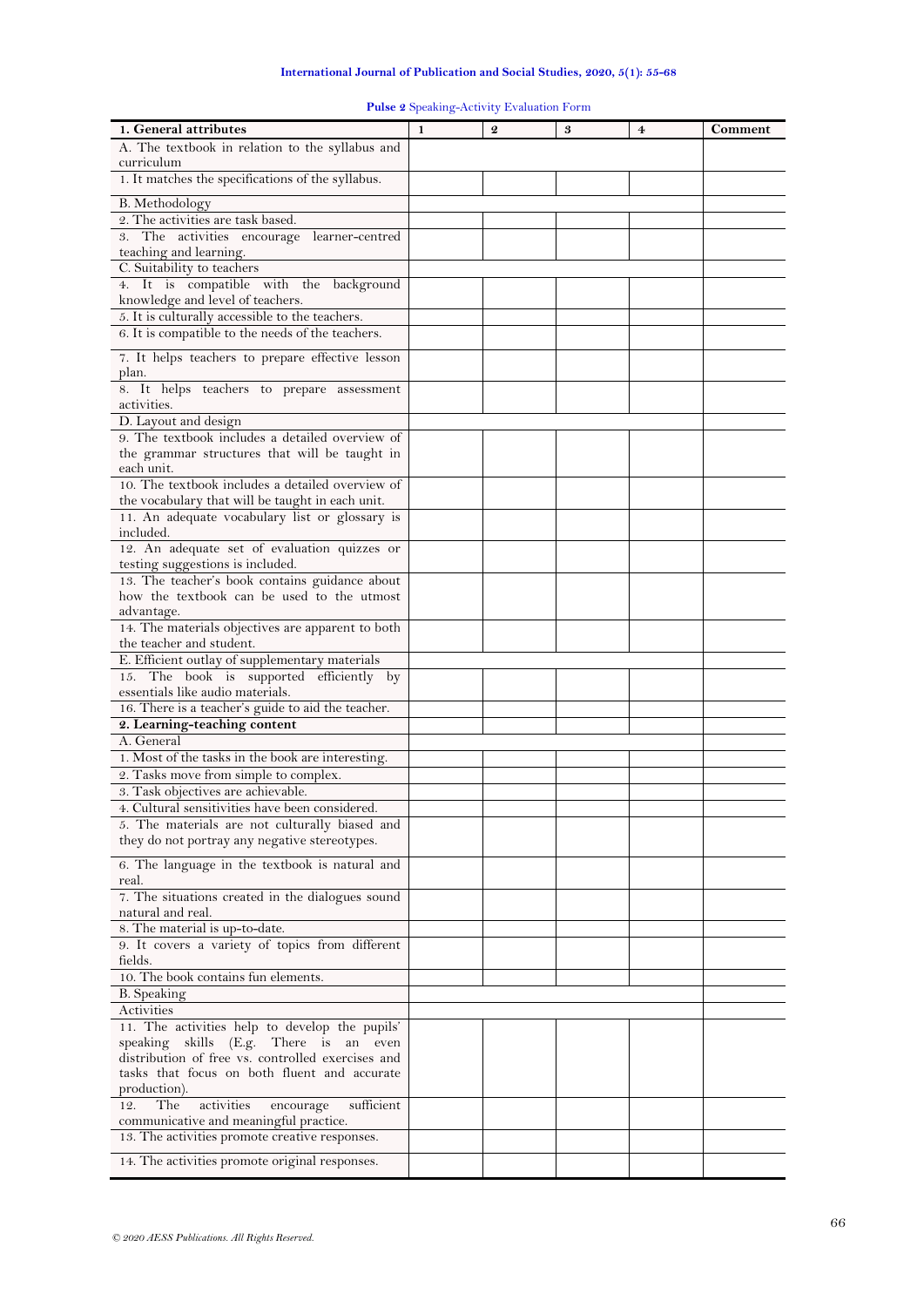| 15. Activities are balanced between individual<br>response, pair work and group work.<br>16. There are many types of tasks employed in<br>the activities (reading aloud, presentations,<br>discussion etc.).<br>17. The activities have a context from which the<br>purpose for using language emerges.<br>Skills<br>Textbook activities can help me to teach a range<br>of speaking skills. These include (items 18-23):<br>18. Accuracy: the skill of using pronunciation,<br>and<br>vocabulary to<br>grammar<br>correctly<br>communicate ideas.<br>19. Fluency: the skill of linking what one says<br>together and producing it at a reasonable<br>"normal" speed.<br>20. Appropriateness: the skill of using the right<br>language to suit particular situations.<br>21. Cohesion: the skill of producing utterances<br>which "hang together" grammatically.<br>22. Coherence: the skill of producing spoken<br>utterances that "hangs together" semantically<br>and logically.<br>23. Interaction strategies: strategies such as<br>asking<br>for<br>clarification,<br>seeking<br>further<br>information.<br>Language<br>24. The language used in the textbook is<br>authentic (i.e. like real-life English).<br>25. The language used is at the right level for my<br>pupils' current English ability.<br>26. The language functions exemplify English<br>that my pupils will likely use.<br>27. The language represents a diverse range of<br>registers and accents.<br>Pronunciation<br>28. Pronunciation activities are contextualized.<br>29. Pronunciation is easy to teach.<br>30. The textbook highlights and practices<br>natural pronunciation (i.e. stress and intonation).<br>Extended tasks and project learning<br>31. Suggestive extended learning tasks consist of<br>speaking activities as one of the components for<br>further speaking practice.<br>32. The context of the extended tasks is suitable<br>to my students.<br>33. Activities encourage learners to learn and<br>exercise integrated use of skills for authentic<br>purposeful communication.<br>3. Assessment<br>1. I can use any speaking activity as a test to<br>assess my pupils' speaking skill in formative<br>assessment.<br>2. It is easy to carry out formative oral<br>assessments by using the speaking activities.<br>3. The speaking activities can be used to assess |  |
|---------------------------------------------------------------------------------------------------------------------------------------------------------------------------------------------------------------------------------------------------------------------------------------------------------------------------------------------------------------------------------------------------------------------------------------------------------------------------------------------------------------------------------------------------------------------------------------------------------------------------------------------------------------------------------------------------------------------------------------------------------------------------------------------------------------------------------------------------------------------------------------------------------------------------------------------------------------------------------------------------------------------------------------------------------------------------------------------------------------------------------------------------------------------------------------------------------------------------------------------------------------------------------------------------------------------------------------------------------------------------------------------------------------------------------------------------------------------------------------------------------------------------------------------------------------------------------------------------------------------------------------------------------------------------------------------------------------------------------------------------------------------------------------------------------------------------------------------------------------------------------------------------------------------------------------------------------------------------------------------------------------------------------------------------------------------------------------------------------------------------------------------------------------------------------------------------------------------------------------------------------------------------------------------------------------------------------------------------------------------------|--|
|                                                                                                                                                                                                                                                                                                                                                                                                                                                                                                                                                                                                                                                                                                                                                                                                                                                                                                                                                                                                                                                                                                                                                                                                                                                                                                                                                                                                                                                                                                                                                                                                                                                                                                                                                                                                                                                                                                                                                                                                                                                                                                                                                                                                                                                                                                                                                                           |  |
|                                                                                                                                                                                                                                                                                                                                                                                                                                                                                                                                                                                                                                                                                                                                                                                                                                                                                                                                                                                                                                                                                                                                                                                                                                                                                                                                                                                                                                                                                                                                                                                                                                                                                                                                                                                                                                                                                                                                                                                                                                                                                                                                                                                                                                                                                                                                                                           |  |
|                                                                                                                                                                                                                                                                                                                                                                                                                                                                                                                                                                                                                                                                                                                                                                                                                                                                                                                                                                                                                                                                                                                                                                                                                                                                                                                                                                                                                                                                                                                                                                                                                                                                                                                                                                                                                                                                                                                                                                                                                                                                                                                                                                                                                                                                                                                                                                           |  |
|                                                                                                                                                                                                                                                                                                                                                                                                                                                                                                                                                                                                                                                                                                                                                                                                                                                                                                                                                                                                                                                                                                                                                                                                                                                                                                                                                                                                                                                                                                                                                                                                                                                                                                                                                                                                                                                                                                                                                                                                                                                                                                                                                                                                                                                                                                                                                                           |  |
|                                                                                                                                                                                                                                                                                                                                                                                                                                                                                                                                                                                                                                                                                                                                                                                                                                                                                                                                                                                                                                                                                                                                                                                                                                                                                                                                                                                                                                                                                                                                                                                                                                                                                                                                                                                                                                                                                                                                                                                                                                                                                                                                                                                                                                                                                                                                                                           |  |
|                                                                                                                                                                                                                                                                                                                                                                                                                                                                                                                                                                                                                                                                                                                                                                                                                                                                                                                                                                                                                                                                                                                                                                                                                                                                                                                                                                                                                                                                                                                                                                                                                                                                                                                                                                                                                                                                                                                                                                                                                                                                                                                                                                                                                                                                                                                                                                           |  |
|                                                                                                                                                                                                                                                                                                                                                                                                                                                                                                                                                                                                                                                                                                                                                                                                                                                                                                                                                                                                                                                                                                                                                                                                                                                                                                                                                                                                                                                                                                                                                                                                                                                                                                                                                                                                                                                                                                                                                                                                                                                                                                                                                                                                                                                                                                                                                                           |  |
|                                                                                                                                                                                                                                                                                                                                                                                                                                                                                                                                                                                                                                                                                                                                                                                                                                                                                                                                                                                                                                                                                                                                                                                                                                                                                                                                                                                                                                                                                                                                                                                                                                                                                                                                                                                                                                                                                                                                                                                                                                                                                                                                                                                                                                                                                                                                                                           |  |
|                                                                                                                                                                                                                                                                                                                                                                                                                                                                                                                                                                                                                                                                                                                                                                                                                                                                                                                                                                                                                                                                                                                                                                                                                                                                                                                                                                                                                                                                                                                                                                                                                                                                                                                                                                                                                                                                                                                                                                                                                                                                                                                                                                                                                                                                                                                                                                           |  |
|                                                                                                                                                                                                                                                                                                                                                                                                                                                                                                                                                                                                                                                                                                                                                                                                                                                                                                                                                                                                                                                                                                                                                                                                                                                                                                                                                                                                                                                                                                                                                                                                                                                                                                                                                                                                                                                                                                                                                                                                                                                                                                                                                                                                                                                                                                                                                                           |  |
|                                                                                                                                                                                                                                                                                                                                                                                                                                                                                                                                                                                                                                                                                                                                                                                                                                                                                                                                                                                                                                                                                                                                                                                                                                                                                                                                                                                                                                                                                                                                                                                                                                                                                                                                                                                                                                                                                                                                                                                                                                                                                                                                                                                                                                                                                                                                                                           |  |
|                                                                                                                                                                                                                                                                                                                                                                                                                                                                                                                                                                                                                                                                                                                                                                                                                                                                                                                                                                                                                                                                                                                                                                                                                                                                                                                                                                                                                                                                                                                                                                                                                                                                                                                                                                                                                                                                                                                                                                                                                                                                                                                                                                                                                                                                                                                                                                           |  |
|                                                                                                                                                                                                                                                                                                                                                                                                                                                                                                                                                                                                                                                                                                                                                                                                                                                                                                                                                                                                                                                                                                                                                                                                                                                                                                                                                                                                                                                                                                                                                                                                                                                                                                                                                                                                                                                                                                                                                                                                                                                                                                                                                                                                                                                                                                                                                                           |  |
|                                                                                                                                                                                                                                                                                                                                                                                                                                                                                                                                                                                                                                                                                                                                                                                                                                                                                                                                                                                                                                                                                                                                                                                                                                                                                                                                                                                                                                                                                                                                                                                                                                                                                                                                                                                                                                                                                                                                                                                                                                                                                                                                                                                                                                                                                                                                                                           |  |
|                                                                                                                                                                                                                                                                                                                                                                                                                                                                                                                                                                                                                                                                                                                                                                                                                                                                                                                                                                                                                                                                                                                                                                                                                                                                                                                                                                                                                                                                                                                                                                                                                                                                                                                                                                                                                                                                                                                                                                                                                                                                                                                                                                                                                                                                                                                                                                           |  |
|                                                                                                                                                                                                                                                                                                                                                                                                                                                                                                                                                                                                                                                                                                                                                                                                                                                                                                                                                                                                                                                                                                                                                                                                                                                                                                                                                                                                                                                                                                                                                                                                                                                                                                                                                                                                                                                                                                                                                                                                                                                                                                                                                                                                                                                                                                                                                                           |  |
|                                                                                                                                                                                                                                                                                                                                                                                                                                                                                                                                                                                                                                                                                                                                                                                                                                                                                                                                                                                                                                                                                                                                                                                                                                                                                                                                                                                                                                                                                                                                                                                                                                                                                                                                                                                                                                                                                                                                                                                                                                                                                                                                                                                                                                                                                                                                                                           |  |
|                                                                                                                                                                                                                                                                                                                                                                                                                                                                                                                                                                                                                                                                                                                                                                                                                                                                                                                                                                                                                                                                                                                                                                                                                                                                                                                                                                                                                                                                                                                                                                                                                                                                                                                                                                                                                                                                                                                                                                                                                                                                                                                                                                                                                                                                                                                                                                           |  |
|                                                                                                                                                                                                                                                                                                                                                                                                                                                                                                                                                                                                                                                                                                                                                                                                                                                                                                                                                                                                                                                                                                                                                                                                                                                                                                                                                                                                                                                                                                                                                                                                                                                                                                                                                                                                                                                                                                                                                                                                                                                                                                                                                                                                                                                                                                                                                                           |  |
|                                                                                                                                                                                                                                                                                                                                                                                                                                                                                                                                                                                                                                                                                                                                                                                                                                                                                                                                                                                                                                                                                                                                                                                                                                                                                                                                                                                                                                                                                                                                                                                                                                                                                                                                                                                                                                                                                                                                                                                                                                                                                                                                                                                                                                                                                                                                                                           |  |
|                                                                                                                                                                                                                                                                                                                                                                                                                                                                                                                                                                                                                                                                                                                                                                                                                                                                                                                                                                                                                                                                                                                                                                                                                                                                                                                                                                                                                                                                                                                                                                                                                                                                                                                                                                                                                                                                                                                                                                                                                                                                                                                                                                                                                                                                                                                                                                           |  |
|                                                                                                                                                                                                                                                                                                                                                                                                                                                                                                                                                                                                                                                                                                                                                                                                                                                                                                                                                                                                                                                                                                                                                                                                                                                                                                                                                                                                                                                                                                                                                                                                                                                                                                                                                                                                                                                                                                                                                                                                                                                                                                                                                                                                                                                                                                                                                                           |  |
|                                                                                                                                                                                                                                                                                                                                                                                                                                                                                                                                                                                                                                                                                                                                                                                                                                                                                                                                                                                                                                                                                                                                                                                                                                                                                                                                                                                                                                                                                                                                                                                                                                                                                                                                                                                                                                                                                                                                                                                                                                                                                                                                                                                                                                                                                                                                                                           |  |
|                                                                                                                                                                                                                                                                                                                                                                                                                                                                                                                                                                                                                                                                                                                                                                                                                                                                                                                                                                                                                                                                                                                                                                                                                                                                                                                                                                                                                                                                                                                                                                                                                                                                                                                                                                                                                                                                                                                                                                                                                                                                                                                                                                                                                                                                                                                                                                           |  |
|                                                                                                                                                                                                                                                                                                                                                                                                                                                                                                                                                                                                                                                                                                                                                                                                                                                                                                                                                                                                                                                                                                                                                                                                                                                                                                                                                                                                                                                                                                                                                                                                                                                                                                                                                                                                                                                                                                                                                                                                                                                                                                                                                                                                                                                                                                                                                                           |  |
|                                                                                                                                                                                                                                                                                                                                                                                                                                                                                                                                                                                                                                                                                                                                                                                                                                                                                                                                                                                                                                                                                                                                                                                                                                                                                                                                                                                                                                                                                                                                                                                                                                                                                                                                                                                                                                                                                                                                                                                                                                                                                                                                                                                                                                                                                                                                                                           |  |
|                                                                                                                                                                                                                                                                                                                                                                                                                                                                                                                                                                                                                                                                                                                                                                                                                                                                                                                                                                                                                                                                                                                                                                                                                                                                                                                                                                                                                                                                                                                                                                                                                                                                                                                                                                                                                                                                                                                                                                                                                                                                                                                                                                                                                                                                                                                                                                           |  |
|                                                                                                                                                                                                                                                                                                                                                                                                                                                                                                                                                                                                                                                                                                                                                                                                                                                                                                                                                                                                                                                                                                                                                                                                                                                                                                                                                                                                                                                                                                                                                                                                                                                                                                                                                                                                                                                                                                                                                                                                                                                                                                                                                                                                                                                                                                                                                                           |  |
|                                                                                                                                                                                                                                                                                                                                                                                                                                                                                                                                                                                                                                                                                                                                                                                                                                                                                                                                                                                                                                                                                                                                                                                                                                                                                                                                                                                                                                                                                                                                                                                                                                                                                                                                                                                                                                                                                                                                                                                                                                                                                                                                                                                                                                                                                                                                                                           |  |
|                                                                                                                                                                                                                                                                                                                                                                                                                                                                                                                                                                                                                                                                                                                                                                                                                                                                                                                                                                                                                                                                                                                                                                                                                                                                                                                                                                                                                                                                                                                                                                                                                                                                                                                                                                                                                                                                                                                                                                                                                                                                                                                                                                                                                                                                                                                                                                           |  |
|                                                                                                                                                                                                                                                                                                                                                                                                                                                                                                                                                                                                                                                                                                                                                                                                                                                                                                                                                                                                                                                                                                                                                                                                                                                                                                                                                                                                                                                                                                                                                                                                                                                                                                                                                                                                                                                                                                                                                                                                                                                                                                                                                                                                                                                                                                                                                                           |  |
|                                                                                                                                                                                                                                                                                                                                                                                                                                                                                                                                                                                                                                                                                                                                                                                                                                                                                                                                                                                                                                                                                                                                                                                                                                                                                                                                                                                                                                                                                                                                                                                                                                                                                                                                                                                                                                                                                                                                                                                                                                                                                                                                                                                                                                                                                                                                                                           |  |
|                                                                                                                                                                                                                                                                                                                                                                                                                                                                                                                                                                                                                                                                                                                                                                                                                                                                                                                                                                                                                                                                                                                                                                                                                                                                                                                                                                                                                                                                                                                                                                                                                                                                                                                                                                                                                                                                                                                                                                                                                                                                                                                                                                                                                                                                                                                                                                           |  |
|                                                                                                                                                                                                                                                                                                                                                                                                                                                                                                                                                                                                                                                                                                                                                                                                                                                                                                                                                                                                                                                                                                                                                                                                                                                                                                                                                                                                                                                                                                                                                                                                                                                                                                                                                                                                                                                                                                                                                                                                                                                                                                                                                                                                                                                                                                                                                                           |  |
|                                                                                                                                                                                                                                                                                                                                                                                                                                                                                                                                                                                                                                                                                                                                                                                                                                                                                                                                                                                                                                                                                                                                                                                                                                                                                                                                                                                                                                                                                                                                                                                                                                                                                                                                                                                                                                                                                                                                                                                                                                                                                                                                                                                                                                                                                                                                                                           |  |
|                                                                                                                                                                                                                                                                                                                                                                                                                                                                                                                                                                                                                                                                                                                                                                                                                                                                                                                                                                                                                                                                                                                                                                                                                                                                                                                                                                                                                                                                                                                                                                                                                                                                                                                                                                                                                                                                                                                                                                                                                                                                                                                                                                                                                                                                                                                                                                           |  |
|                                                                                                                                                                                                                                                                                                                                                                                                                                                                                                                                                                                                                                                                                                                                                                                                                                                                                                                                                                                                                                                                                                                                                                                                                                                                                                                                                                                                                                                                                                                                                                                                                                                                                                                                                                                                                                                                                                                                                                                                                                                                                                                                                                                                                                                                                                                                                                           |  |
|                                                                                                                                                                                                                                                                                                                                                                                                                                                                                                                                                                                                                                                                                                                                                                                                                                                                                                                                                                                                                                                                                                                                                                                                                                                                                                                                                                                                                                                                                                                                                                                                                                                                                                                                                                                                                                                                                                                                                                                                                                                                                                                                                                                                                                                                                                                                                                           |  |
|                                                                                                                                                                                                                                                                                                                                                                                                                                                                                                                                                                                                                                                                                                                                                                                                                                                                                                                                                                                                                                                                                                                                                                                                                                                                                                                                                                                                                                                                                                                                                                                                                                                                                                                                                                                                                                                                                                                                                                                                                                                                                                                                                                                                                                                                                                                                                                           |  |
|                                                                                                                                                                                                                                                                                                                                                                                                                                                                                                                                                                                                                                                                                                                                                                                                                                                                                                                                                                                                                                                                                                                                                                                                                                                                                                                                                                                                                                                                                                                                                                                                                                                                                                                                                                                                                                                                                                                                                                                                                                                                                                                                                                                                                                                                                                                                                                           |  |
|                                                                                                                                                                                                                                                                                                                                                                                                                                                                                                                                                                                                                                                                                                                                                                                                                                                                                                                                                                                                                                                                                                                                                                                                                                                                                                                                                                                                                                                                                                                                                                                                                                                                                                                                                                                                                                                                                                                                                                                                                                                                                                                                                                                                                                                                                                                                                                           |  |
|                                                                                                                                                                                                                                                                                                                                                                                                                                                                                                                                                                                                                                                                                                                                                                                                                                                                                                                                                                                                                                                                                                                                                                                                                                                                                                                                                                                                                                                                                                                                                                                                                                                                                                                                                                                                                                                                                                                                                                                                                                                                                                                                                                                                                                                                                                                                                                           |  |
|                                                                                                                                                                                                                                                                                                                                                                                                                                                                                                                                                                                                                                                                                                                                                                                                                                                                                                                                                                                                                                                                                                                                                                                                                                                                                                                                                                                                                                                                                                                                                                                                                                                                                                                                                                                                                                                                                                                                                                                                                                                                                                                                                                                                                                                                                                                                                                           |  |
|                                                                                                                                                                                                                                                                                                                                                                                                                                                                                                                                                                                                                                                                                                                                                                                                                                                                                                                                                                                                                                                                                                                                                                                                                                                                                                                                                                                                                                                                                                                                                                                                                                                                                                                                                                                                                                                                                                                                                                                                                                                                                                                                                                                                                                                                                                                                                                           |  |
|                                                                                                                                                                                                                                                                                                                                                                                                                                                                                                                                                                                                                                                                                                                                                                                                                                                                                                                                                                                                                                                                                                                                                                                                                                                                                                                                                                                                                                                                                                                                                                                                                                                                                                                                                                                                                                                                                                                                                                                                                                                                                                                                                                                                                                                                                                                                                                           |  |
|                                                                                                                                                                                                                                                                                                                                                                                                                                                                                                                                                                                                                                                                                                                                                                                                                                                                                                                                                                                                                                                                                                                                                                                                                                                                                                                                                                                                                                                                                                                                                                                                                                                                                                                                                                                                                                                                                                                                                                                                                                                                                                                                                                                                                                                                                                                                                                           |  |
|                                                                                                                                                                                                                                                                                                                                                                                                                                                                                                                                                                                                                                                                                                                                                                                                                                                                                                                                                                                                                                                                                                                                                                                                                                                                                                                                                                                                                                                                                                                                                                                                                                                                                                                                                                                                                                                                                                                                                                                                                                                                                                                                                                                                                                                                                                                                                                           |  |
|                                                                                                                                                                                                                                                                                                                                                                                                                                                                                                                                                                                                                                                                                                                                                                                                                                                                                                                                                                                                                                                                                                                                                                                                                                                                                                                                                                                                                                                                                                                                                                                                                                                                                                                                                                                                                                                                                                                                                                                                                                                                                                                                                                                                                                                                                                                                                                           |  |
|                                                                                                                                                                                                                                                                                                                                                                                                                                                                                                                                                                                                                                                                                                                                                                                                                                                                                                                                                                                                                                                                                                                                                                                                                                                                                                                                                                                                                                                                                                                                                                                                                                                                                                                                                                                                                                                                                                                                                                                                                                                                                                                                                                                                                                                                                                                                                                           |  |
| fluency.                                                                                                                                                                                                                                                                                                                                                                                                                                                                                                                                                                                                                                                                                                                                                                                                                                                                                                                                                                                                                                                                                                                                                                                                                                                                                                                                                                                                                                                                                                                                                                                                                                                                                                                                                                                                                                                                                                                                                                                                                                                                                                                                                                                                                                                                                                                                                                  |  |